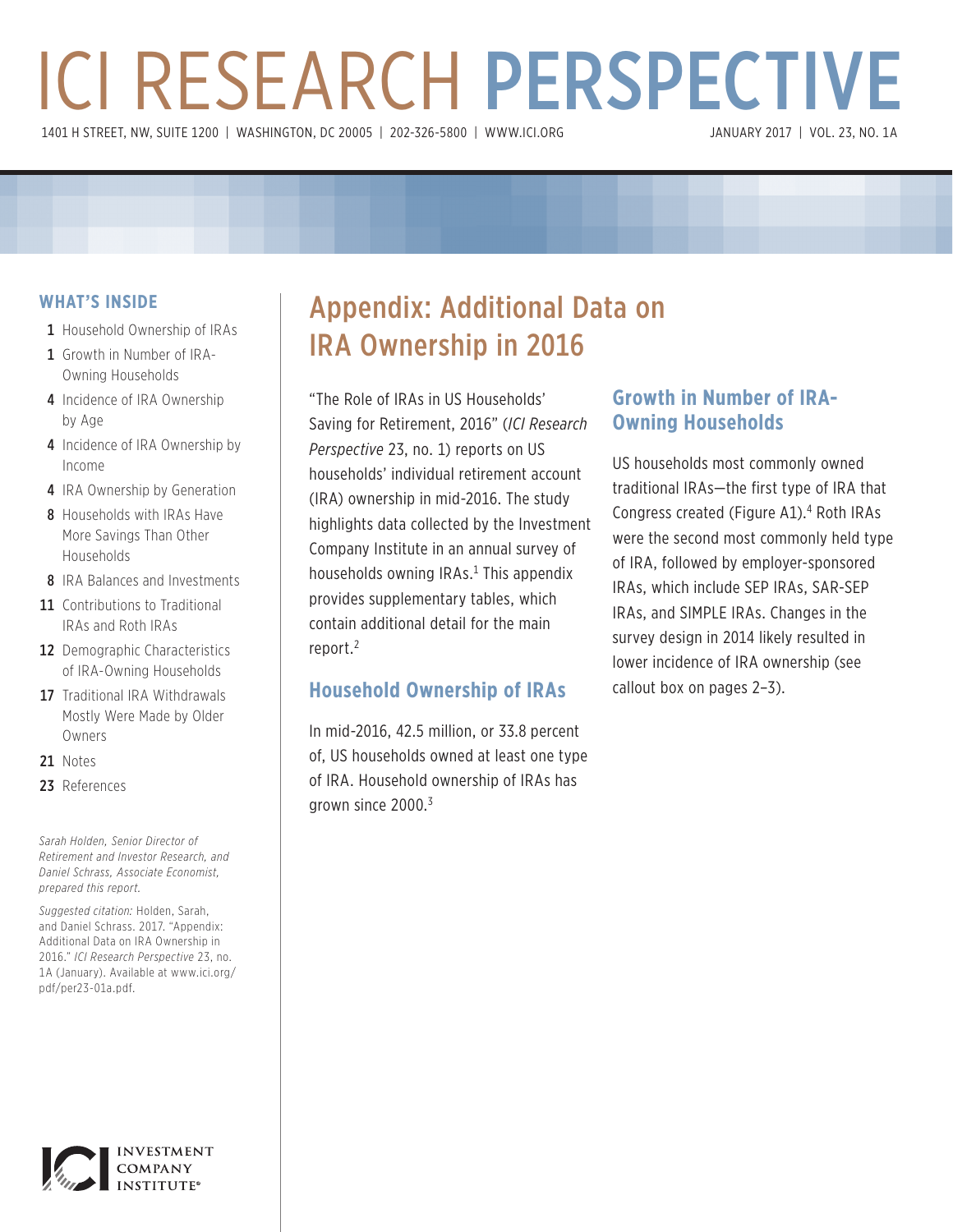# FIGURE A1 **US Households Owning IRAs, 2000–2016**

|       | <b>Number of US households</b><br><b>Millions</b> |                                            |                            |                                                               |                                 | <b>Share of US households</b><br>Percent | <b>Memo: total</b>         |                                                               |                                                            |
|-------|---------------------------------------------------|--------------------------------------------|----------------------------|---------------------------------------------------------------|---------------------------------|------------------------------------------|----------------------------|---------------------------------------------------------------|------------------------------------------------------------|
|       | of IRA <sup>1</sup>                               | <b>Any type Traditional</b><br><b>IRAs</b> | <b>Roth</b><br><b>IRAs</b> | <b>Employer-</b><br>sponsored<br>IRA <sub>s<sup>2</sup></sub> | Any type<br>of IRA <sup>1</sup> | <b>Traditional</b><br><b>IRAs</b>        | <b>Roth</b><br><b>IRAs</b> | <b>Employer-</b><br>sponsored<br>IRA <sub>s<sup>2</sup></sub> | number of<br>US households <sup>3</sup><br><b>Millions</b> |
| 2000  | 38.0                                              | 30.5                                       | 9.8                        | 7.2                                                           | 35.7%                           | 28.7%                                    | 9.2%                       | 6.8%                                                          | 106.4                                                      |
| 2001  | 39.2                                              | 31.3                                       | 10.6                       | 8.7                                                           | 36.2                            | 28.9                                     | 9.8                        | 8.0                                                           | 108.2                                                      |
| 2002  | 38.0                                              | 30.8                                       | 11.8                       | 8.4                                                           | 34.8                            | 28.2                                     | 10.8                       | 7.7                                                           | 109.3                                                      |
| 2003  | 40.8                                              | 32.9                                       | 13.9                       | 8.3                                                           | 36.7                            | 29.6                                     | 12.5                       | 7.5                                                           | 111.3                                                      |
| 2004  | 40.9                                              | 33.2                                       | 13.0                       | 9.0                                                           | 36.5                            | 29.6                                     | 11.6                       | 8.0                                                           | 112.0                                                      |
| 2005  | 43.0                                              | 34.0                                       | 14.5                       | 8.4                                                           | 37.9                            | 30.0                                     | 12.8                       | 7.4                                                           | 113.3                                                      |
| 2006  | 43.8                                              | 36.3                                       | 15.3                       | 8.8                                                           | 38.3                            | 31.7                                     | 13.4                       | 7.7                                                           | 114.4                                                      |
| 2007  | 46.2                                              | 37.7                                       | 17.3                       | 9.2                                                           | 39.8                            | 32.5                                     | 14.9                       | 7.9                                                           | 116.0                                                      |
| 2008  | 47.3                                              | 37.5                                       | 18.6                       | 10.0                                                          | 40.5                            | 32.1                                     | 15.9                       | 8.6                                                           | 116.8                                                      |
| 2009  | 46.1                                              | 36.6                                       | 17.0                       | 9.6                                                           | 39.3                            | 31.2                                     | 14.5                       | 8.2                                                           | 117.2                                                      |
| 2010  | 48.6                                              | 38.5                                       | 19.5                       | 9.4                                                           | 41.4                            | 32.8                                     | 16.6                       | 8.0                                                           | 117.5                                                      |
| 2011  | 46.5                                              | 37.4                                       | 18.8                       | 9.0                                                           | 38.8                            | 31.2                                     | 15.7                       | 7.5                                                           | 119.9                                                      |
| 2012  | 48.9                                              | 39.4                                       | 20.3                       | 9.2                                                           | 40.4                            | 32.5                                     | 16.8                       | 7.6                                                           | 121.1                                                      |
| 2013  | 46.1                                              | 36.0                                       | 19.1                       | 9.2                                                           | 37.6                            | 29.4                                     | 15.6                       | 7.5                                                           | 122.5                                                      |
| 20144 | 41.5                                              | 31.1                                       | 19.2                       | 7.4                                                           | 33.7                            | 25.3                                     | 15.6                       | 6.0                                                           | 123.0                                                      |
| 20154 | 40.2                                              | 30.4                                       | 20.3                       | 6.7                                                           | 32.3                            | 24.4                                     | 16.3                       | 5.4                                                           | 124.6                                                      |
| 20164 | 42.5                                              | 32.1                                       | 21.9                       | 7.2                                                           | 33.8                            | 25.5                                     | 17.4                       | 5.7                                                           | 125.8                                                      |

<sup>1</sup> IRA ownership excludes ownership of Coverdell Education Savings Accounts, which were named Education IRAs prior to July 2001.

<sup>2</sup> Employer-sponsored IRAs include SEP IRAs, SAR-SEP IRAs, and SIMPLE IRAs.

<sup>3</sup> The number of households is as of March of the year indicated.

<sup>4</sup> Lower incidence in 2014, 2015, and 2016 likely results in part from a revised sampling methodology. See Holden, Schrass, and Bogdan 2016. Sources: Investment Company Institute Annual Mutual Fund Shareholder Tracking Survey (2000–2016) and US Census Bureau

# *About the Annual Mutual Fund Shareholder Tracking Survey*

ICI conducts the Annual Mutual Fund Shareholder Tracking Survey each year to gather information on the demographic and financial characteristics of mutual fund–owning households in the United States. The most recent survey was conducted from May to July 2016 and was based on a dual frame telephone sample of 5,500 US households. Of these, 2,750 households were from a landline random digit dial (RDD) frame and 2,750 households were from a cell phone RDD frame. All interviews were conducted over the telephone with the member of the household who was either the sole or the co-decisionmaker most knowledgeable about the household's savings and investments. The standard error for the 2016 sample of households is  $\pm$  1.3 percentage points at the 95 percent confidence level.

*continued on the next page*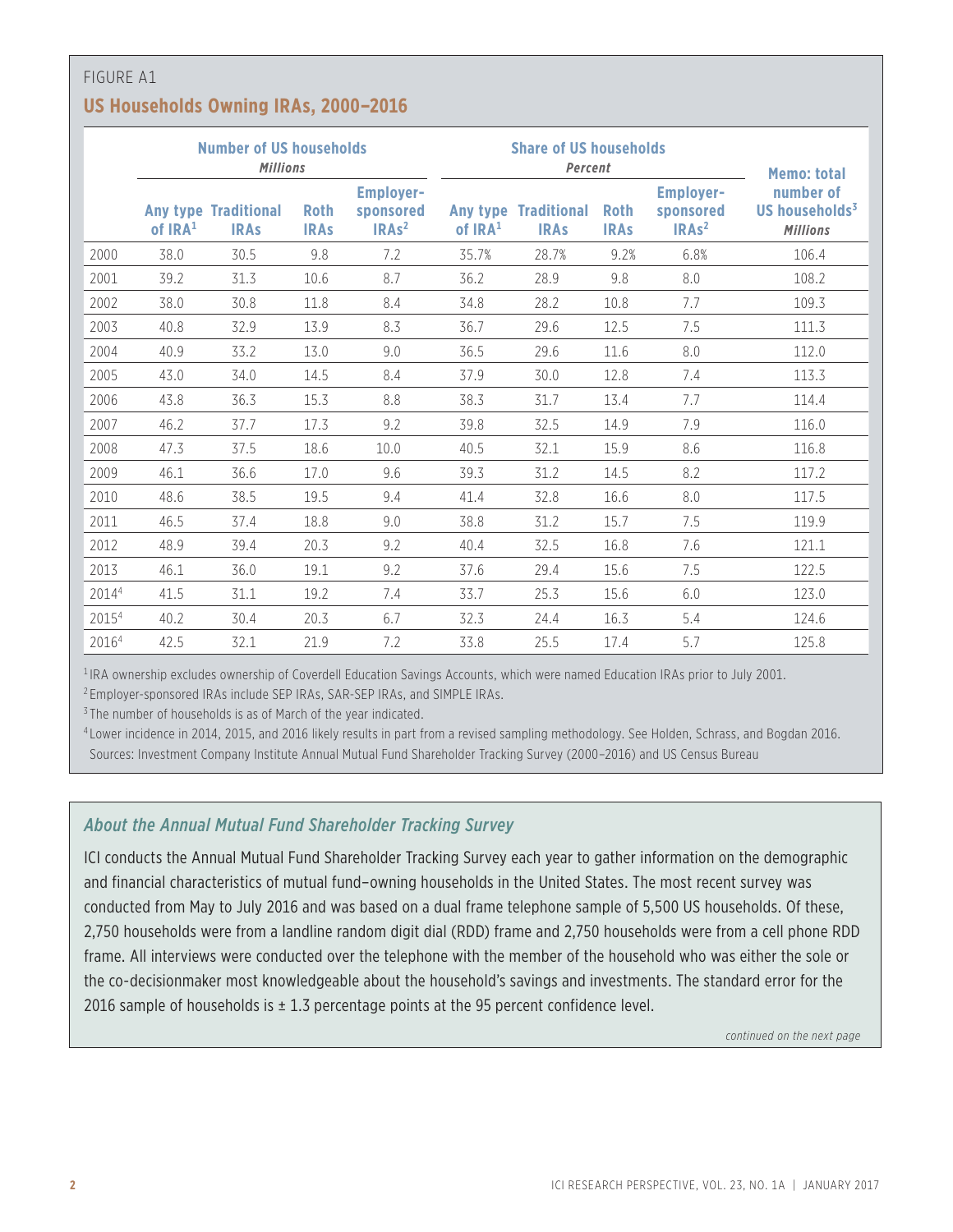# *Revisions to ICI's Annual Mutual Fund Shareholder Tracking Survey*

In the usual course of household survey work, researchers periodically reexamine sampling and weighting methods to ensure that the results published are representative of the underlying population of interest. ICI reexamined its Annual Mutual Fund Shareholder Tracking Survey in 2014, and the figures on incidence of IRA ownership presented in this paper for the 2016 survey reflect the revised sampling and weighting methodology that was adopted in 2014. In order to achieve a representative sample of US households, the 2014, 2015, and 2016 Annual Mutual Fund Shareholder Tracking Survey is based on a dual frame sample of landline and cell phone numbers. The combined sample includes about 50 percent of households reached on a landline and about 50 percent of households reached on a cell phone. In previous years, the Annual Mutual Fund Shareholder Tracking Survey was based on a sample of landline phone numbers only. The change to a combined sample of cell and landline phone numbers improves the representativeness of the sample. For a detailed description of the survey methodology, see "Ownership of Mutual Funds, Shareholder Sentiment, and Use of the Internet, 2016," *ICI Research Perspective* 22, no. 6 (October), available at [www.ici.org/pdf/per22-06.pdf](http://www.ici.org/pdf/per22-06.pdf).

#### *About the IRA Owners Survey*

ICI conducts the IRA Owners Survey each year to gather information on the characteristics and activities of IRA-owning households in the United States. The most recent survey was conducted in June 2016 using the KnowledgePanel®, a probability-based online panel designed to be representative of the US population. The KnowledgePanel® was designed and administered by GfK, an online consumer research company. The 2016 sample of IRA owners included 3,205 representative US households owning traditional IRAs or Roth IRAs. All surveys were conducted online with the member of the household aged 18 or older who was the sole or co-decisionmaker most knowledgeable about the household's savings and investments. The standard error for the total sample is  $\pm$  1.7 percentage points at the 95 percent confidence level. In 2016, households owning traditional or Roth IRAs were surveyed, and thus households only owning employer-sponsored IRAs (SEP IRAs, SAR-SEP IRAs, and SIMPLE IRAs) or Coverdell Education Savings Accounts (formerly called education IRAs) are not included.

# *Revisions to ICI's IRA Owners Survey*

Starting in 2016, the ICI IRA Owners Survey was changed from a dual frame RDD telephone survey to a selfadministered online survey on the KnowledgePanel®. The KnowledgePanel® includes more than 50,000 individuals from randomly sampled households. Initially, participants are chosen scientifically by a random selection of telephone numbers and residential addresses. Persons in selected households are then invited by telephone or by mail to participate in the web-enabled KnowledgePanel®. For those who agree to participate, but do not already have Internet access, GfK provides a laptop and ISP connection at no cost. People who already have computers and Internet service are permitted to participate using their own equipment. Panelists then receive unique log-in information for accessing surveys online, and are sent emails throughout each month inviting them to participate in research.

In addition to the change in the survey mode for the ICI IRA Owners Survey in 2016, the questionnaire also was revised to only collect demographic and financial characteristics of households owning traditional IRAs or Roth IRAs. In previous years, the survey collected information on households owning employer-sponsored IRAs (SEP IRAs, SAR-SEP IRAs, and SIMPLE IRAs). These survey changes were implemented in 2016 in order to reduce the cost of data collection, improve the representativeness of the sample, and to reduce the burden on survey respondents.

Because the methodology for the IRA Owners Survey was changed to an online survey in 2016, it was necessary to adjust the weighting methodology for the survey. For the 2016 data, the weighting included the standard raking to control totals based on census region, householder age, household income, and educational attainment of US households owning traditional or Roth IRAs.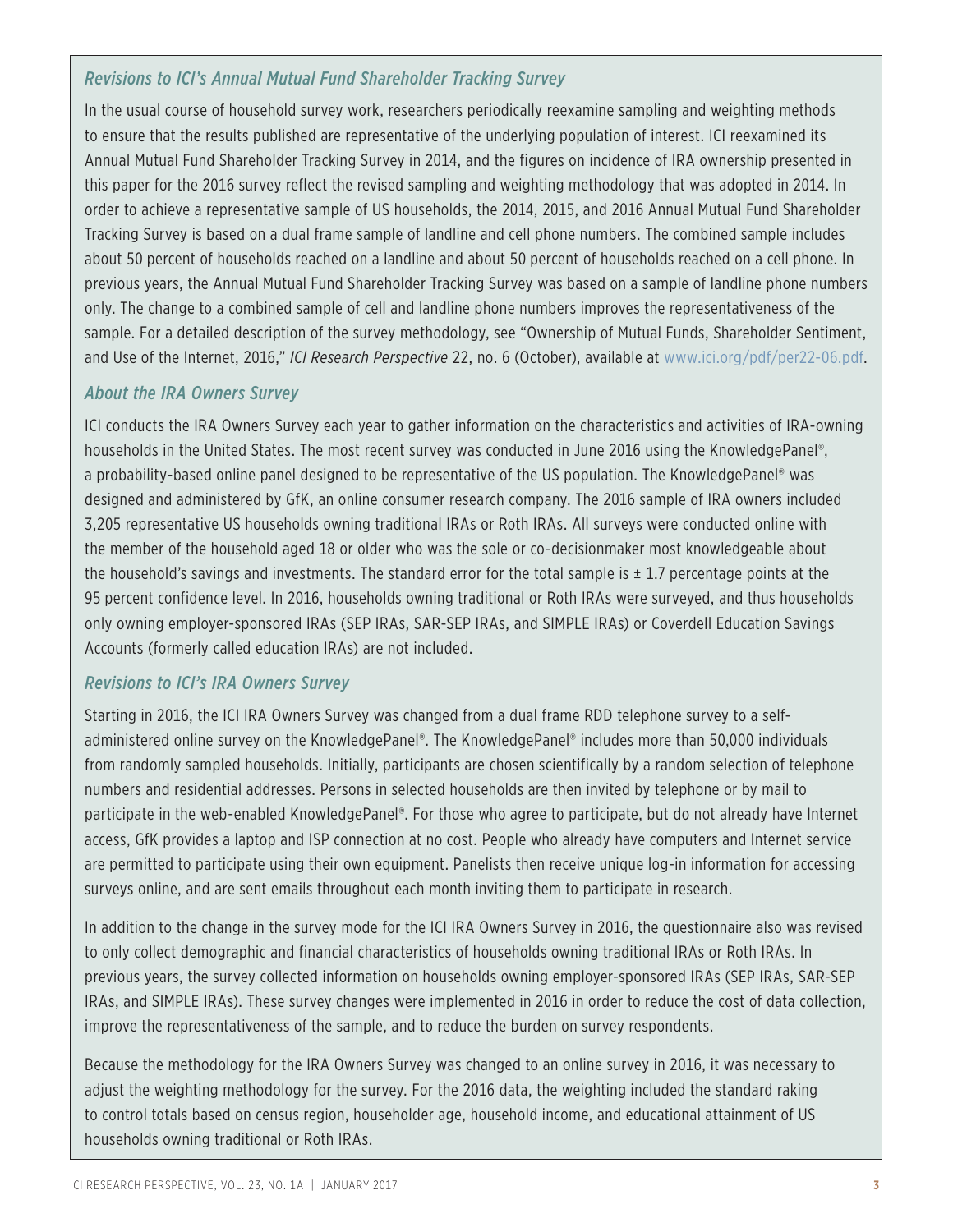

# **Incidence of IRA Ownership by Age**

Households headed by older individuals were more likely to own traditional IRAs. In mid-2016, 33 percent of households headed by individuals aged 55 to 64 owned traditional IRAs, compared with only 14 percent of households headed by individuals younger than 35 (Figure A2).<sup>5</sup> Thirty-two percent of households headed by individuals aged 65 or older had traditional IRAs, while Roth IRAs were rarely held by older households. Twenty percent of households aged 35 to 64 had Roth IRAs.

# **Incidence of IRA Ownership by Income**

Household ownership of all types of IRAs also tends to increase with household income (Figure A3). In mid-2016, 36 percent of households with incomes of \$50,000 or more owned traditional IRAs, compared with 13 percent of households with incomes of less than \$50,000. More

than one-quarter of households with incomes of \$50,000 or more owned Roth IRAs, compared with 7 percent of households with incomes of less than \$50,000. Nine percent of households with incomes of \$50,000 or more owned employer-sponsored IRAs, whereas only 2 percent of households with incomes of less than \$50,000 owned employer-sponsored IRAs.

# **IRA Ownership by Generation**

IRA ownership occurs across all generations, but the incidence of IRA ownership was greatest among households headed by members of the Baby Boom Generation. In mid-2016, 39 percent of households headed by Baby Boomers owned IRAs (Figure A4). As a result, 40 percent of IRAowning households were headed by individuals who were members of the Baby Boom Generation (Figure A5).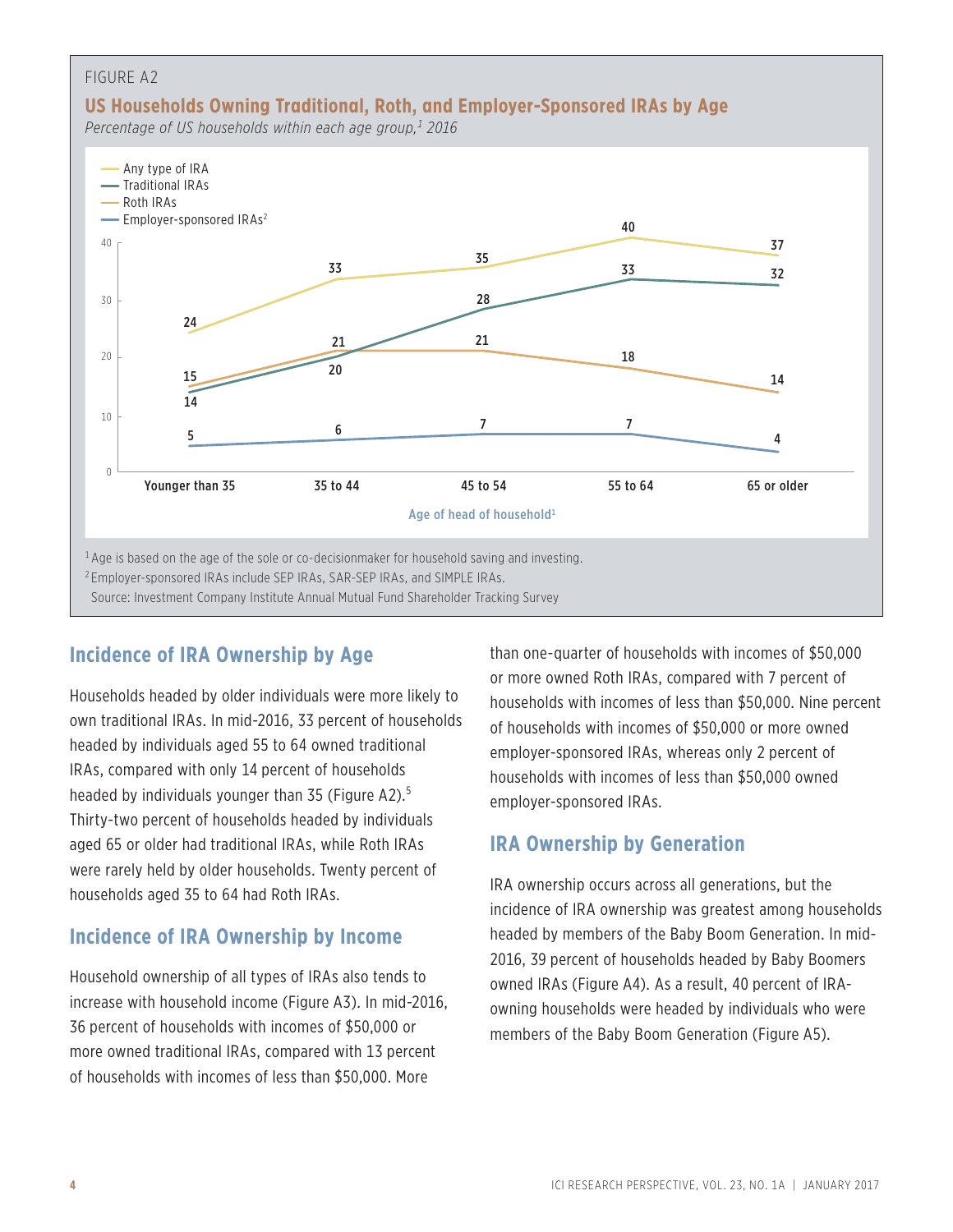# FIGURE A3



*Percentage of US households within each income group,1 2016*

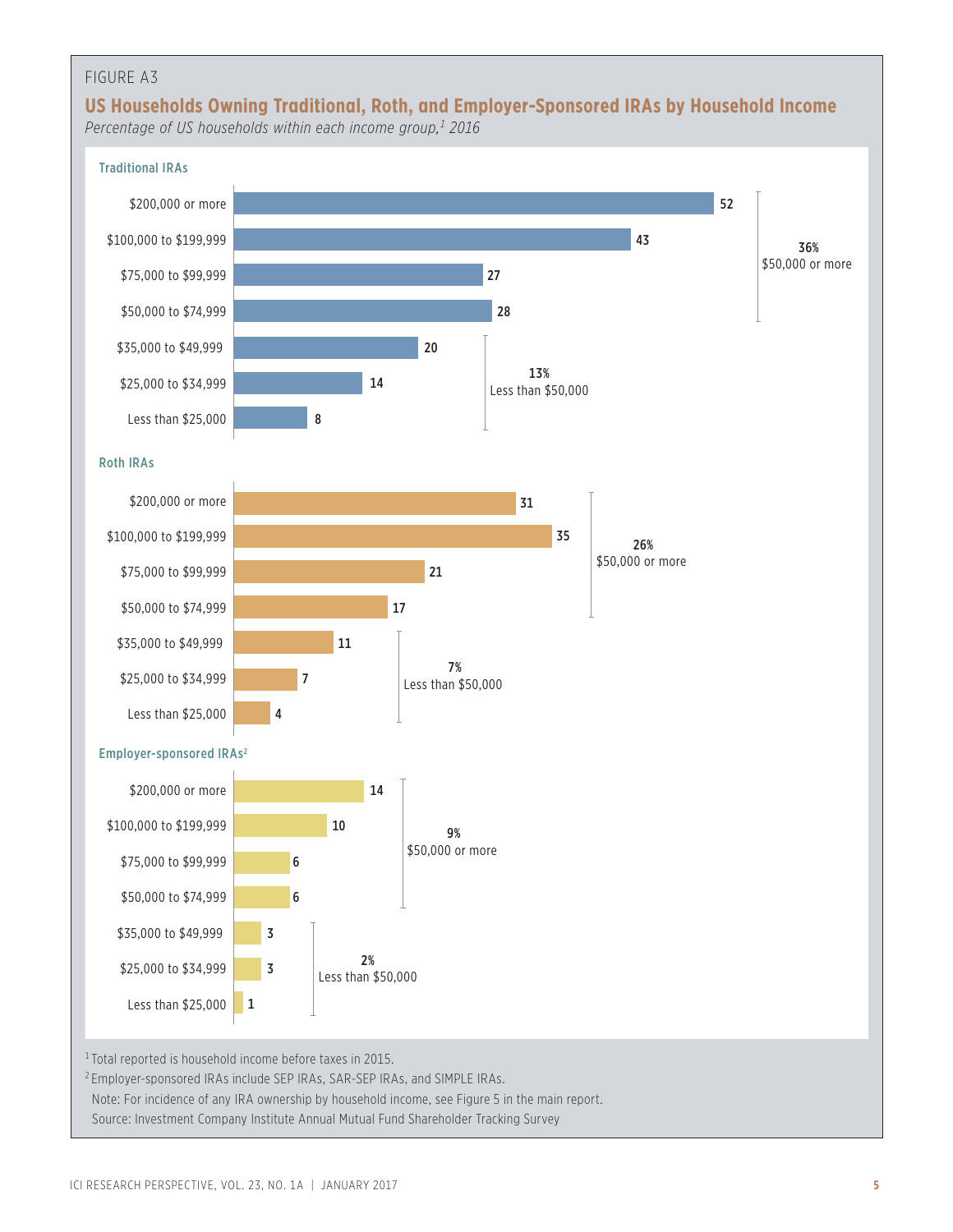

Sources: Investment Company Institute Annual Mutual Fund Shareholder Tracking Survey and US Census Bureau

<sup>2</sup> IRAs include traditional IRAs, Roth IRAs, and employer-sponsored IRAs (SEP IRAs, SAR-SEP IRAs, and SIMPLE IRAs).

Note: Survey participants must be 18 or older and be the most knowledgeable about the household's savings and investments; so although people born between 1981 and 2004 are members of the Millennial Generation, only those born between 1981 and 1998 are included in this

<sup>1</sup> Generation is based on the age of the sole or co-decisionmaker for household saving and investing.

Households owning  $IRAs<sup>2</sup>$  All US households

survey.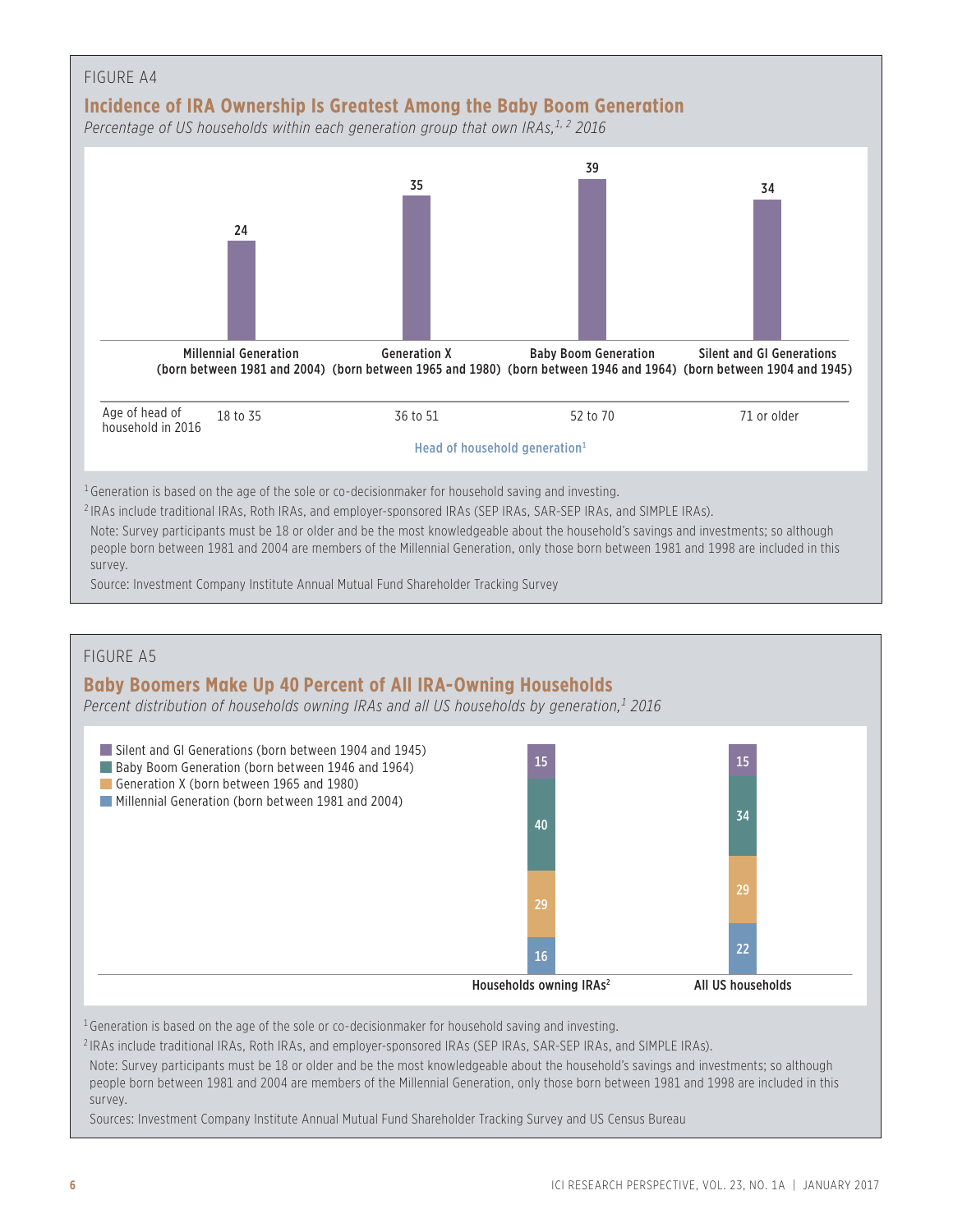In mid-2016, 33 percent of households headed by members of the Baby Boom Generation owned traditional IRAs; 18 percent owned Roth IRAs; and 7 percent owned employer-sponsored IRAs (Figure A6). In mid-2016,

households headed by Baby Boomers held a significant portion of total IRA assets. Fifty-eight percent of all IRA assets were held by households headed by members of this generation.6

#### FIGURE A6

**US Households Owning Traditional, Roth, and Employer-Sponsored IRAs by Generation**

*Percentage of US households within each generation group,1 2016*



people born between 1981 and 2004 are members of the Millennial Generation, only those born between 1981 and 1998 are included in this survey.

Source: Investment Company Institute Annual Mutual Fund Shareholder Tracking Survey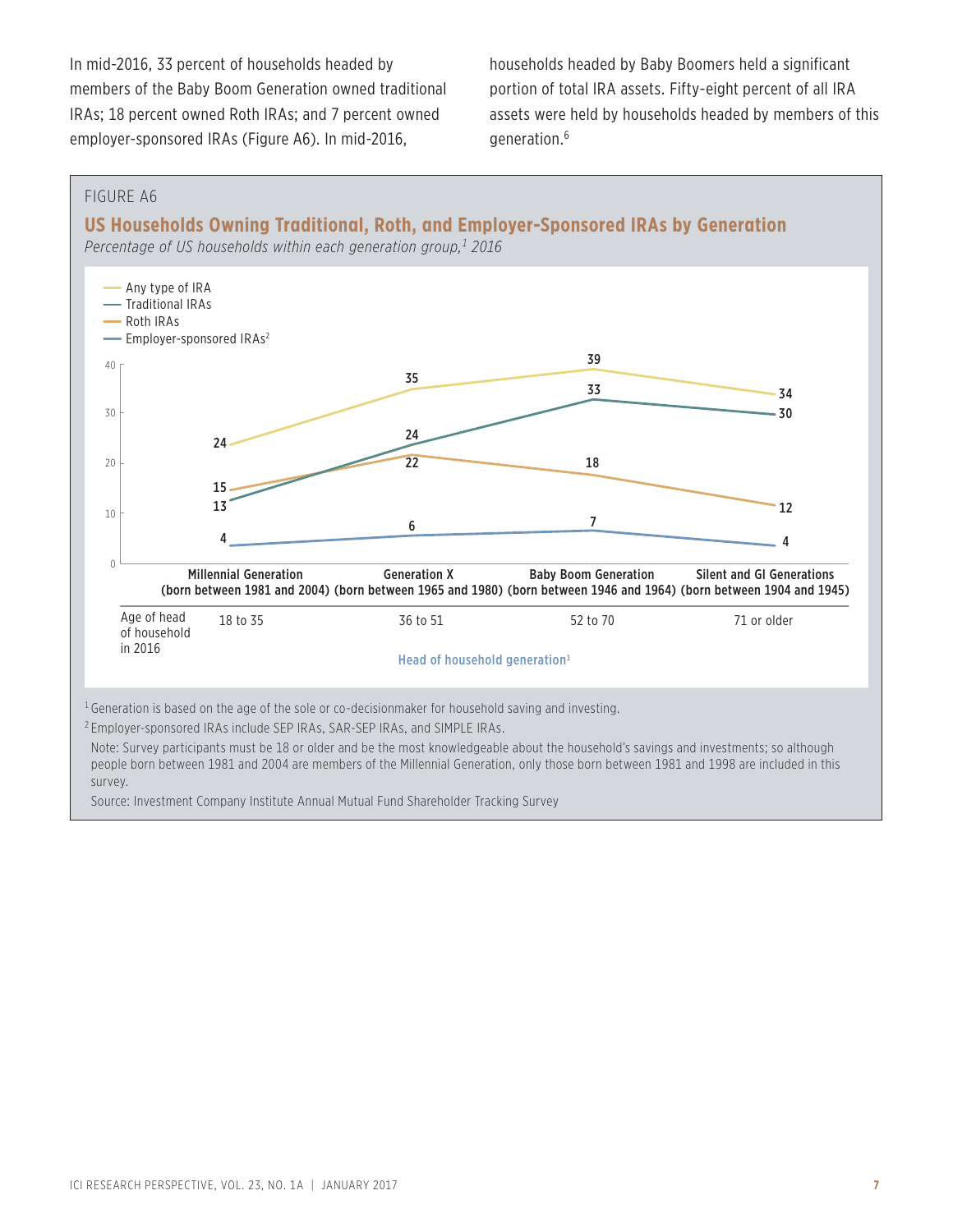# **Households with IRAs Have More Savings Than Other Households**

Both IRAs and employer-sponsored retirement plans provide workers the opportunity to set aside assets for retirement on a tax-advantaged basis. Households with these formal retirement savings arrangements generally have accumulated greater household financial assets compared with households without these arrangements (Figure A7).

# **IRA Balances and Investments**

Median household financial assets in traditional or Roth IRAs were \$70,000 in mid-2016 (Figure A8). Household financial assets in traditional IRAs tended to be greater than assets in Roth IRAs. Traditional IRAs have been available longer than the other types of IRAs, and many households' traditional IRAs contain employer-sponsored retirement plan rollovers. Roth IRAs have been available since 1998 and have had only very limited opportunity to receive rollovers from employer-sponsored retirement plans.7

In mid-2016, the median amount in Roth IRAs was \$30,000, and the median amount in traditional IRAs was \$62,500 (Figure A8). IRAs help individuals and families accumulate savings over time. This is particularly evident when traditional IRA holdings are grouped by length of household ownership. For example, households owning traditional IRAs for fewer than 10 years had median traditional IRA holdings of \$42,500, while households owning traditional IRAs for 20 years or more had median traditional IRA holdings of \$125,000 (Figure A9). Mean traditional IRA holdings, though higher than the median values, exhibited a similar pattern.

#### FIGURE A7

# **Households with Formal Retirement Savings Have Greater Total Financial Assets**

*Median total household financial assets by age of head of household and formal retirement savings coverage, 2016*



\*Age is based on the age of the sole or co-decisionmaker for household saving and investing.

Note: Formal retirement savings include IRAs, employer-sponsored retirement plans (defined benefit or defined contribution plans), or both. Source: Investment Company Institute Annual Mutual Fund Shareholder Tracking Survey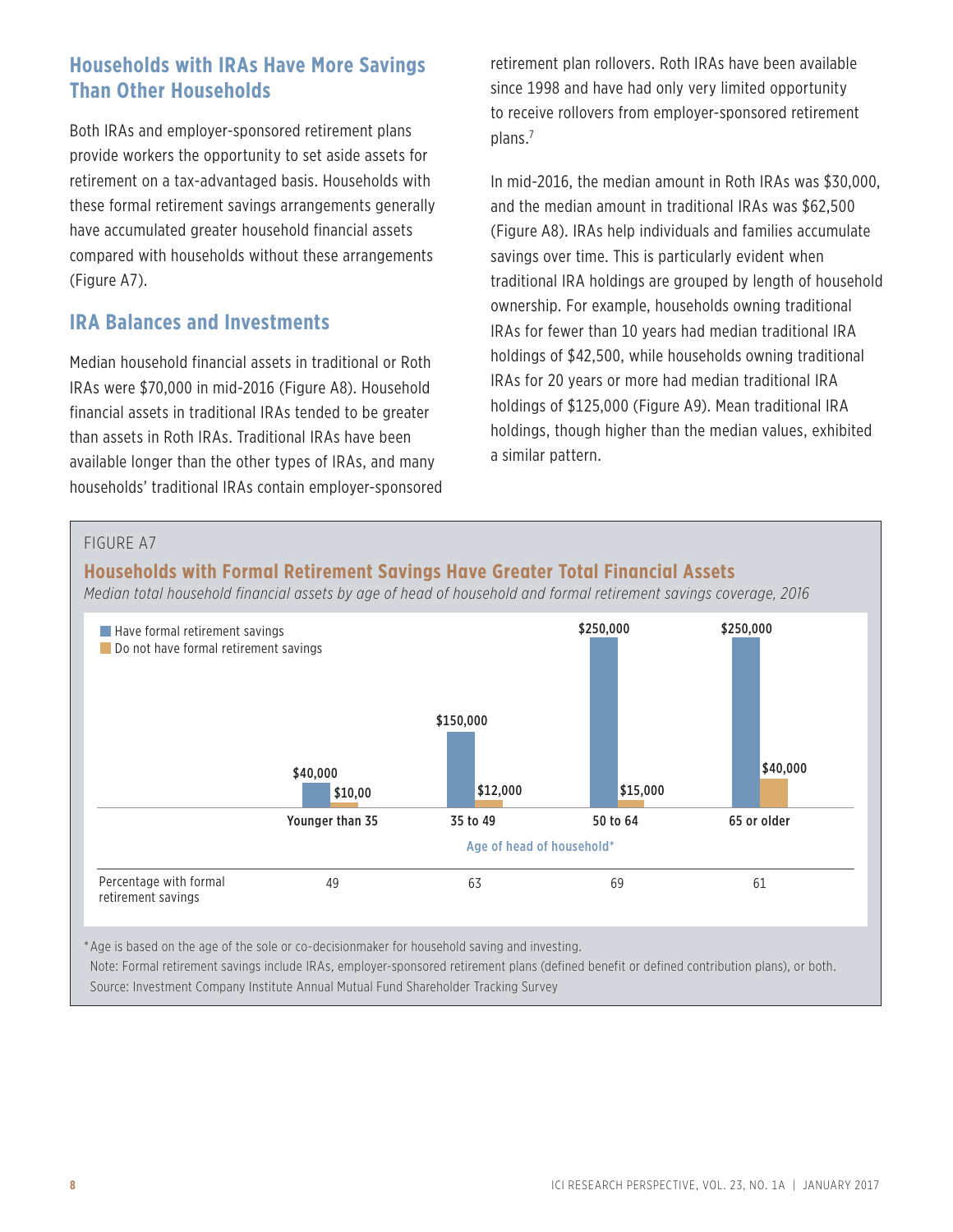#### FIGURE A8

# **Household Financial Assets in IRAs by Type of IRA**

*Percentage of households with IRA assets in specified ranges, 2016*

|                        |                                                                               | <b>Type of IRA owned</b>          |                            |
|------------------------|-------------------------------------------------------------------------------|-----------------------------------|----------------------------|
|                        | <b>Total household financial assets in</b><br><b>traditional or Roth IRAs</b> | <b>Traditional</b><br><b>IRAS</b> | <b>Roth</b><br><b>IRAS</b> |
| Assets in type of IRA  |                                                                               |                                   |                            |
| Less than \$10,000     | 14                                                                            | 15                                | 25                         |
| \$10,000 to \$24,999   | 14                                                                            | 14                                | 21                         |
| \$25,000 to \$49,999   | 12                                                                            | 14                                | 16                         |
| \$50,000 to \$99,999   | 17                                                                            | 16                                | 19                         |
| \$100,000 to \$249,999 | 19                                                                            | 19                                | 14                         |
| \$250,000 or more      | 24                                                                            | 22                                | 5                          |
| Mean                   | \$175,200                                                                     | \$164,000                         | \$66,900                   |
| Median                 | \$70,000                                                                      | \$62,500                          | \$30,000                   |

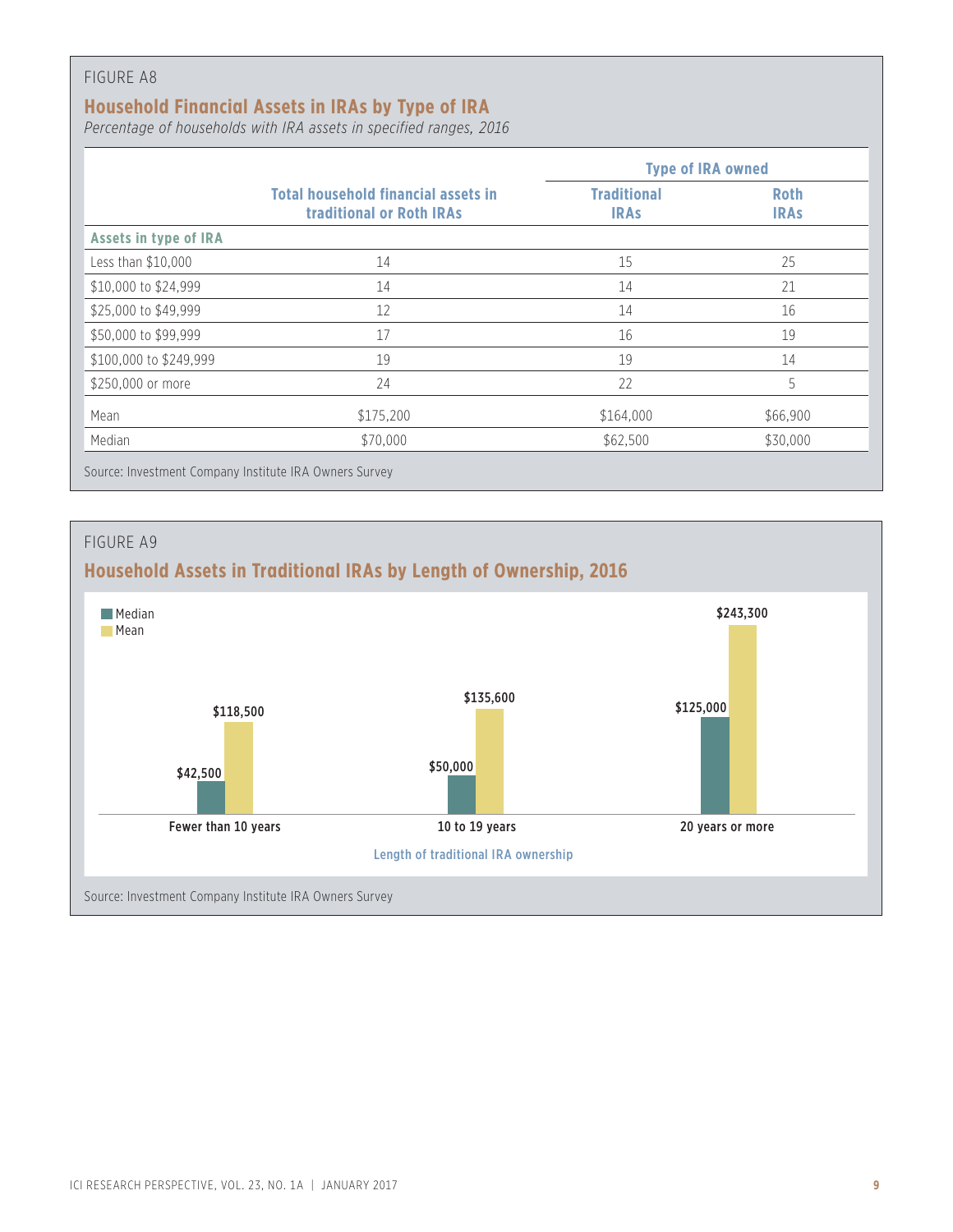Mutual funds were the most common investment in traditional or Roth IRAs (Figure A10).<sup>8</sup> In mid-2016, 74 percent of households owning traditional or Roth IRAs had IRA assets invested in mutual funds, usually equity funds. Forty-six percent held individual equities in their traditional or Roth IRAs. Twenty-nine percent of households owning traditional or Roth IRAs held annuities, and 21 percent held bank deposits. On average, households with traditional or Roth IRAs held three types of investments in those IRAs.

#### FIGURE A10

#### **Types of Investments Held in IRAs**

*Percentage of households with type of IRA indicated, 2016*

|                                                                                     | <b>Type of IRA owned</b>                  |                                   |                            |  |  |
|-------------------------------------------------------------------------------------|-------------------------------------------|-----------------------------------|----------------------------|--|--|
| <b>IRA investments</b>                                                              | <b>Traditional or Roth</b><br><b>IRAs</b> | <b>Traditional</b><br><b>IRAs</b> | <b>Roth</b><br><b>IRAs</b> |  |  |
| Mutual funds (total)                                                                | 74                                        | 72                                | 73                         |  |  |
| Equity funds                                                                        | 52                                        | 51                                | 51                         |  |  |
| Bond funds                                                                          | 27                                        | 26                                | 22                         |  |  |
| <b>Balanced funds</b>                                                               | 38                                        | 35                                | 35                         |  |  |
| Money market funds                                                                  | 27                                        | 26                                | 21                         |  |  |
| Individual equities                                                                 | 46                                        | 45                                | 40                         |  |  |
| Annuities (total)                                                                   | 29                                        | 29                                | 17                         |  |  |
| Fixed annuities                                                                     | 19                                        | 19                                | 11                         |  |  |
| Variable annuities                                                                  | 18                                        | 17                                | 11                         |  |  |
| Bank savings accounts, money market deposit accounts,<br>or certificates of deposit | 21                                        | 21                                | 11                         |  |  |
| Individual bonds (not including US savings bonds)                                   | 20                                        | 21                                | 13                         |  |  |
| US savings bonds                                                                    | 12                                        | 11                                | 9                          |  |  |
| ETFs                                                                                | 18                                        | 17                                | 19                         |  |  |
| Other                                                                               | 3                                         | 3                                 | $\mathbf{1}$               |  |  |
| Mean number of investment types held in IRA                                         | 3 types                                   | 3 types                           | 2 types                    |  |  |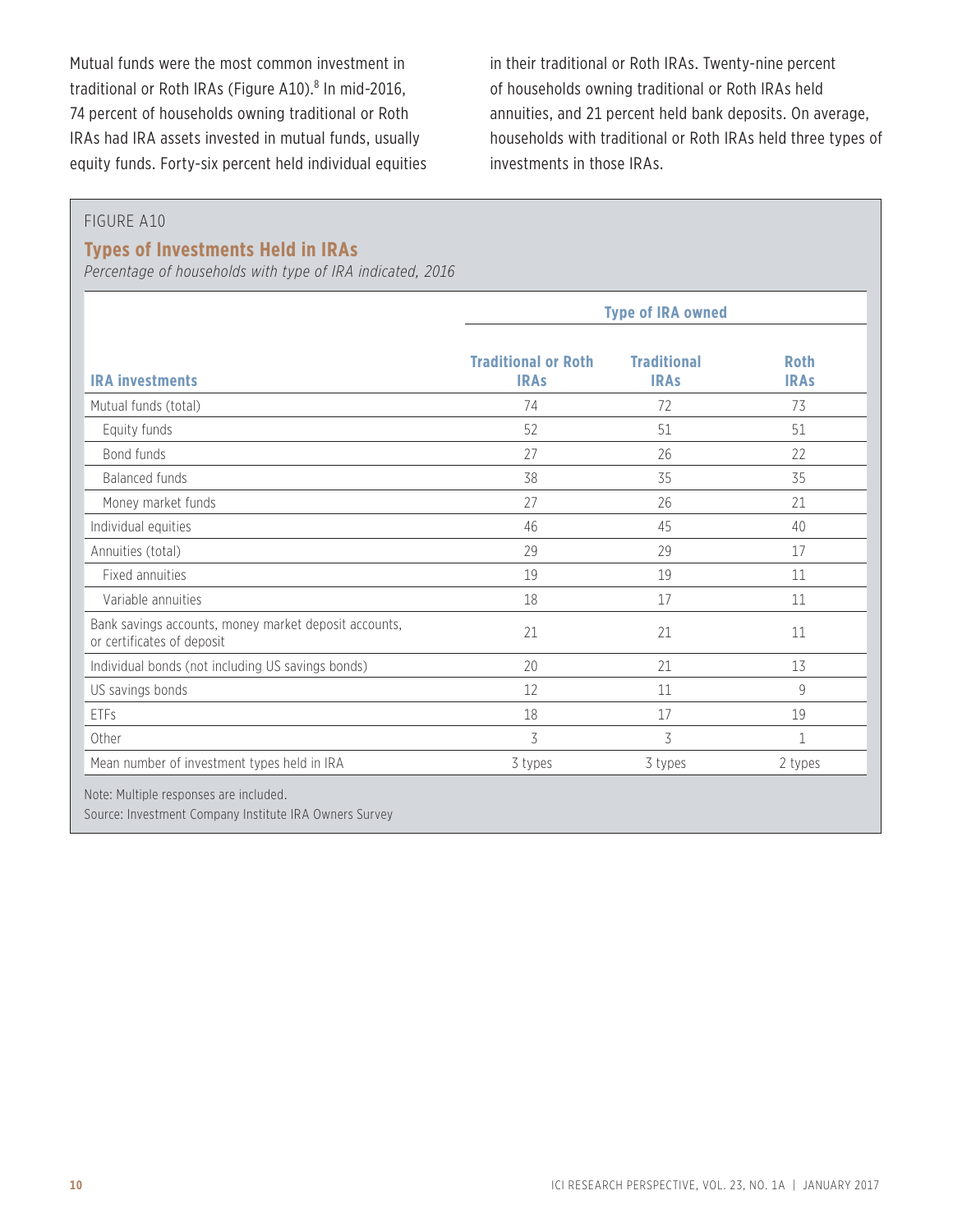# **Contributions to Traditional IRAs and Roth IRAs**

Twenty-two percent of traditional IRA–owning households an estimated 7.1 million—contributed to their traditional IRAs in tax year 2015, with a median contribution of \$5,000 per household (Figure A11). Those who contributed to their traditional IRAs typically were younger and had higher household incomes than noncontributors (Figure A11). Thirty-nine percent of households owning Roth IRAs—an estimated 8.5 million—contributed to their Roth IRAs in

### FIGURE A11

**Characteristics of Households Owning Traditional IRAs or Roth IRAs in 2016 by Contribution Status in Tax Year 2015**

|                                                                          |                                                                 | <b>Traditional IRA-owning households</b>                                      | <b>Roth IRA-owning households</b>                        |                                                                       |  |  |
|--------------------------------------------------------------------------|-----------------------------------------------------------------|-------------------------------------------------------------------------------|----------------------------------------------------------|-----------------------------------------------------------------------|--|--|
|                                                                          | <b>Contributed to</b><br>traditional IRA in<br>tax year $20151$ | <b>Did not</b><br>contribute<br>to traditional IRA<br>in tax year<br>$2015^2$ | <b>Contributed</b><br>to Roth IRA in<br>tax year $20153$ | Did not<br>contribute<br>to Roth IRA in<br>tax year 2015 <sup>4</sup> |  |  |
| Median per household                                                     |                                                                 |                                                                               |                                                          |                                                                       |  |  |
| Age of household sole or co-decisionmaker for<br>saving and investing    | 52 years                                                        | 60 years                                                                      | 45 years                                                 | 56 years                                                              |  |  |
| Household income <sup>5</sup>                                            | \$112,500                                                       | \$92,500                                                                      | \$112,500                                                | \$92,500                                                              |  |  |
| Household financial assets <sup>6</sup>                                  | \$300,000                                                       | \$350,000                                                                     | \$300,000                                                | \$360,000                                                             |  |  |
| Household financial assets in traditional<br>or Roth IRAs                | \$81,000                                                        | \$95,000                                                                      | \$62,500                                                 | \$87,500                                                              |  |  |
| Amount contributed per household to each<br>type of IRA in tax year 2015 | \$5,000                                                         | N/A                                                                           | \$4.800                                                  | N/A                                                                   |  |  |
| <b>Percentage of households</b>                                          |                                                                 |                                                                               |                                                          |                                                                       |  |  |
|                                                                          | Household sole or co-decisionmaker for saving and investing:    |                                                                               |                                                          |                                                                       |  |  |
| Married or living with a partner                                         | 75%                                                             | 67%                                                                           | 75%                                                      | 68%                                                                   |  |  |
| College or postgraduate degree                                           | 55                                                              | 52                                                                            | 63                                                       | 55                                                                    |  |  |
| Employed full- or part-time                                              | 78                                                              | 54                                                                            | 89                                                       | 60                                                                    |  |  |
| Household has DC retirement plan account                                 | 84                                                              | 68                                                                            | 88                                                       | 74                                                                    |  |  |

<sup>1</sup> Twenty-two percent of households owning traditional IRAs contributed to them in tax year 2015.

<sup>2</sup> Includes all households owning traditional IRAs that did not contribute to them in tax year 2015. Some of these households may have been ineligible to make deductible contributions.

<sup>3</sup> Thirty-nine percent of households owning Roth IRAs contributed to them in tax year 2015.

<sup>4</sup> Includes all households owning Roth IRAs that did not contribute to them in tax year 2015. Some of these households may have been ineligible to contribute to Roth IRAs in tax year 2015.

<sup>5</sup> Total reported is household income before taxes in 2015.

<sup>6</sup> Household financial assets include assets in employer-sponsored retirement plans but exclude the household's primary residence.

N/A = not applicable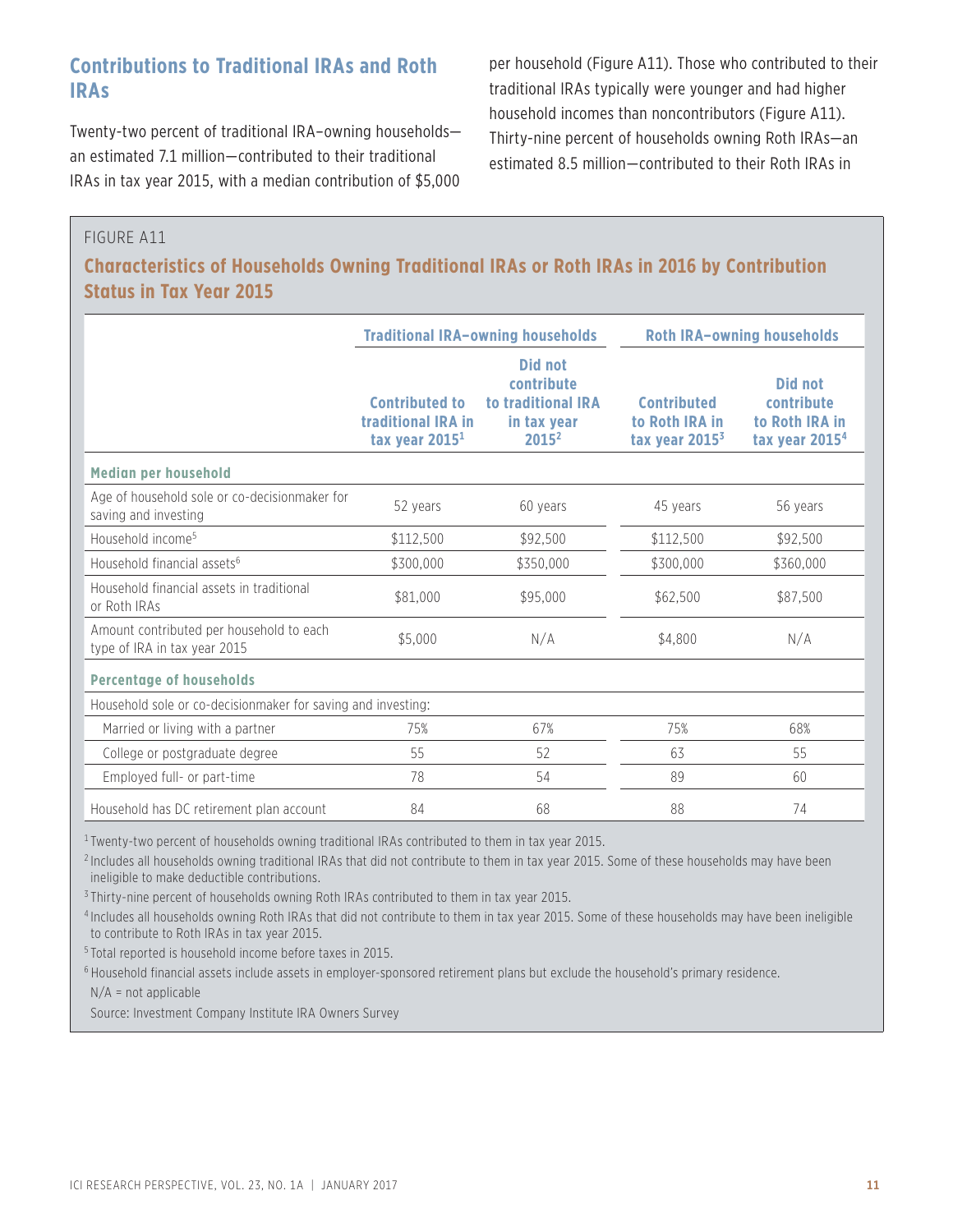tax year 2015, with a median contribution of \$4,800 per household. Since tax year 2002, individuals aged 50 or older are eligible to make catch-up contributions to their IRAs.9 Twenty-eight percent of traditional IRA–owning households with individuals aged 50 to 70 in mid-2016 contributed to their traditional IRAs in tax year 2015; half of these contributing households made catchup contributions (Figure A12). Thirty-five percent of Roth IRA–owning households with individuals aged 50 or older in mid-2016 contributed to their Roth IRAs in tax year 2015; 51 percent of these contributing households made catch-up contributions.

# **Demographic Characteristics of IRA-Owning Households**

Saving activity tends to increase with age, educational attainment, and household income; in addition, married people tend to save more than single persons.<sup>10</sup> Households that owned IRAs typically had greater financial assets and higher incomes than households without IRAs (Figure A13). In addition, the financial decisionmakers in households with IRAs generally were older and more likely to be married and have college or postgraduate degrees compared with households not owning IRAs.

#### FIGURE A12

#### **Catch-Up Contributions Among IRA Owners**

|                                                                                                                                                           |      |      |      |      |      |      | <b>Tax year</b> |      |      |      |      |    |                        |
|-----------------------------------------------------------------------------------------------------------------------------------------------------------|------|------|------|------|------|------|-----------------|------|------|------|------|----|------------------------|
|                                                                                                                                                           | 2002 | 2003 | 2004 | 2006 | 2007 | 2008 | 2009            | 2010 | 2011 | 2012 | 2013 |    | 2014 2015 <sup>1</sup> |
| Catch-up contributions to traditional IRAs <sup>2</sup><br>Percentage of households owning traditional IRAs that qualified to make catch-up contributions |      |      |      |      |      |      |                 |      |      |      |      |    |                        |
| Made a catch-up contribution                                                                                                                              | 9    | 13   | 16   | 12   | 15   | 13   | 11              | 14   | 14   | 13   | 14   | 18 | 14                     |
| Contributed, but did not make<br>a catch-up contribution                                                                                                  | 17   | 20   | 20   | 23   | 10   | 14   | 17              | 14   | 15   | 16   | 10   | 9  | 14                     |
| Did not contribute <sup>3</sup>                                                                                                                           | 74   | 67   | 64   | 65   | 75   | 73   | 72              | 72   | 71   | 71   | 76   | 73 | 72                     |
| Catch-up contributions to Roth IRAs <sup>4</sup><br>Percentage of households owning Roth IRAs that qualified to make catch-up contributions               |      |      |      |      |      |      |                 |      |      |      |      |    |                        |
| Made a catch-up contribution                                                                                                                              | 15   | 28   | 33   | 21   | 17   | 23   | 15              | 19   | 19   | 16   | 16   | 22 | 18                     |
| Contributed, but did not make<br>a catch-up contribution                                                                                                  | 12   | 21   | 25   | 28   | 14   | 19   | 23              | 17   | 20   | 18   | 12   | 14 | 17                     |
| Did not contribute                                                                                                                                        | 73   | 51   | 42   | 51   | 69   | 58   | 62              | 64   | 61   | 66   | 72   | 64 | 65                     |

<sup>1</sup> Starting in 2016, the ICI IRA Owners Survey was changed from a dual frame RDD telephone survey to a self-administered online survey on the KnowledgePanel®, a probability-based online panel administered by GfK. Please see the callout box on pages 2-3 for a discussion of the revision to the survey methodology and the effect of that revision on the results.

<sup>2</sup> Households may make catch-up contributions to traditional IRAs if a household member is at least 50 years old but younger than 70 $\frac{1}{2}$ years old.

<sup>3</sup> This group may include households ineligible to make deductible contributions to traditional IRAs.

<sup>4</sup> Households that may make catch-up contributions to Roth IRAs are those with incomes within the limits to contribute to a Roth IRA and in which a household member is aged 50 or older.

Note: Data are not available for tax year 2005.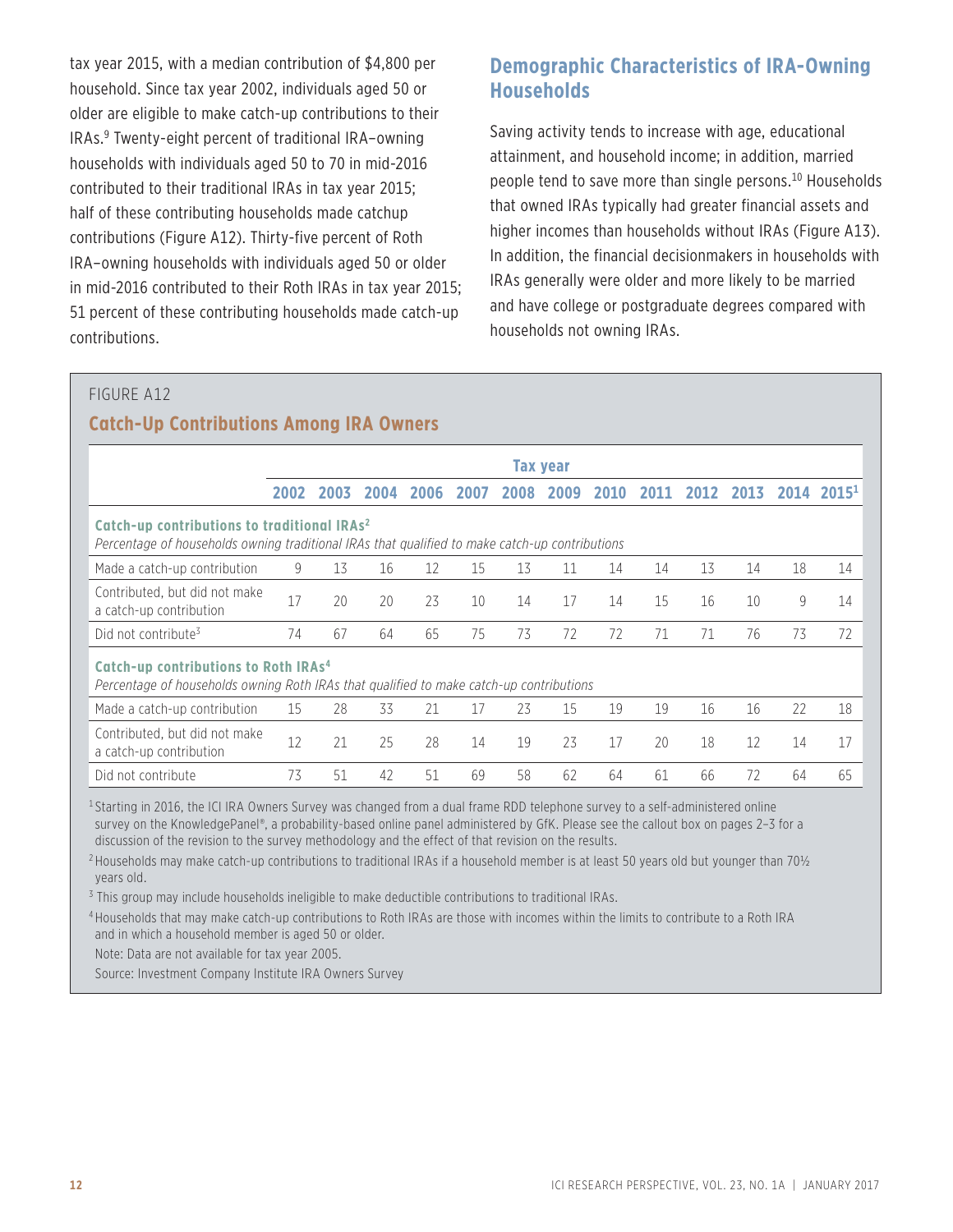*Traditional IRAs*. In mid-2016, 32.1 million, or 25.5 percent of, US households owned traditional IRAs (Figure A1). The financial decisionmakers of households with traditional IRAs tended to be older—41 percent were retired from their lifetime occupations (Figure A13). Seventy-one percent of households with traditional IRAs also had defined contribution (DC) plan accounts. Forty-three percent of households with traditional IRAs also owned Roth IRAs, and 12 percent also owned employer-sponsored IRAs.

Households owning traditional IRAs had median assets of \$62,500 in their traditional IRAs, typically held in one account (Figure A14). Households with traditional IRAs that included rollover assets typically had greater traditional IRA assets than households whose traditional IRAs did not include rollovers (Figure A15).<sup>11</sup> Forty-seven percent of traditional IRA–owning households opened their first traditional IRA in 1996 or earlier (Figure A14).

#### FIGURE A13

#### **Characteristics of US Households Owning IRAs, 2016**

|                                                                       |                                            | <b>Type of IRA owned</b>          |                            |                                                    |                                                |
|-----------------------------------------------------------------------|--------------------------------------------|-----------------------------------|----------------------------|----------------------------------------------------|------------------------------------------------|
|                                                                       | <b>Households</b><br>owning<br><b>IRAs</b> | <b>Traditional</b><br><b>IRAs</b> | <b>Roth</b><br><b>IRAs</b> | <b>Employer-</b><br>sponsored<br>IRAs <sup>1</sup> | <b>Households</b><br>not owning<br><b>IRAs</b> |
| Median per household                                                  |                                            |                                   |                            |                                                    |                                                |
| Age of household sole or co-decisionmaker for saving<br>and investing | 54 years                                   | 58 years                          | 52 years                   | 52 years                                           | 49 years                                       |
| Household income <sup>2</sup>                                         | \$90,000                                   | \$92,500                          | \$112,500                  | \$100,000                                          | \$40,000                                       |
| Household financial assets <sup>3</sup>                               | \$250,000                                  | \$310,000                         | \$300,000                  | \$200,000                                          | \$40,000                                       |
| Household financial assets in traditional or Roth IRAs                | \$70,000                                   | \$90,000                          | \$77,300                   | $(*)$                                              | N/A                                            |
| Share of household financial assets in type of IRA<br>indicated       | 33%                                        | 28%                               | 14%                        | $(*)$                                              | N/A                                            |
| <b>Percentage of households</b>                                       |                                            |                                   |                            |                                                    |                                                |
| Household sole or co-decisionmaker for saving and investing           |                                            |                                   |                            |                                                    |                                                |
| Married or living with a partner                                      | 72%                                        | 68%                               | 71%                        | 72%                                                | 51%                                            |
| College or postgraduate degree                                        | 50                                         | 52                                | 59                         | 46                                                 | 26                                             |
| Employed full- or part-time                                           | 70                                         | 59                                | 71                         | 83                                                 | 58                                             |
| Retired from lifetime occupation                                      | 30                                         | 41                                | 28                         | 20                                                 | 27                                             |
| Household has DC account or DB plan coverage (total) <sup>4</sup>     | 84                                         | 83                                | 86                         | 82                                                 | 42                                             |
| DC retirement plan account                                            | 76                                         | 71                                | 79                         | 75                                                 | 33                                             |
| DB plan coverage                                                      | 40                                         | 49                                | 47                         | 38                                                 | 19                                             |
| Types of IRAs owned: <sup>4</sup>                                     |                                            |                                   |                            |                                                    |                                                |
| <b>Traditional IRA</b>                                                | 76                                         | 100                               | 64                         | 52                                                 | N/A                                            |
| Roth IRA                                                              | 52                                         | 43                                | 100                        | 42                                                 | N/A                                            |
| Employer-sponsored IRA <sup>1</sup>                                   | 17                                         | 12                                | 14                         | 100                                                | N/A                                            |

<sup>1</sup> Employer-sponsored IRAs include SEP IRAs, SAR-SEP IRAs, and SIMPLE IRAs.

<sup>2</sup> Total reported is household income before taxes in 2015.

<sup>3</sup> Household financial assets include assets in employer-sponsored retirement plans but exclude the household's primary residence.

4Multiple responses are included.

(\*) = Data are not available due to a questionnaire change in the IRA Owners Survey.

 $N/A$  = not applicable

Sources: Investment Company Institute Annual Mutual Fund Shareholder Tracking Survey and Investment Company Institute IRA Owners Survey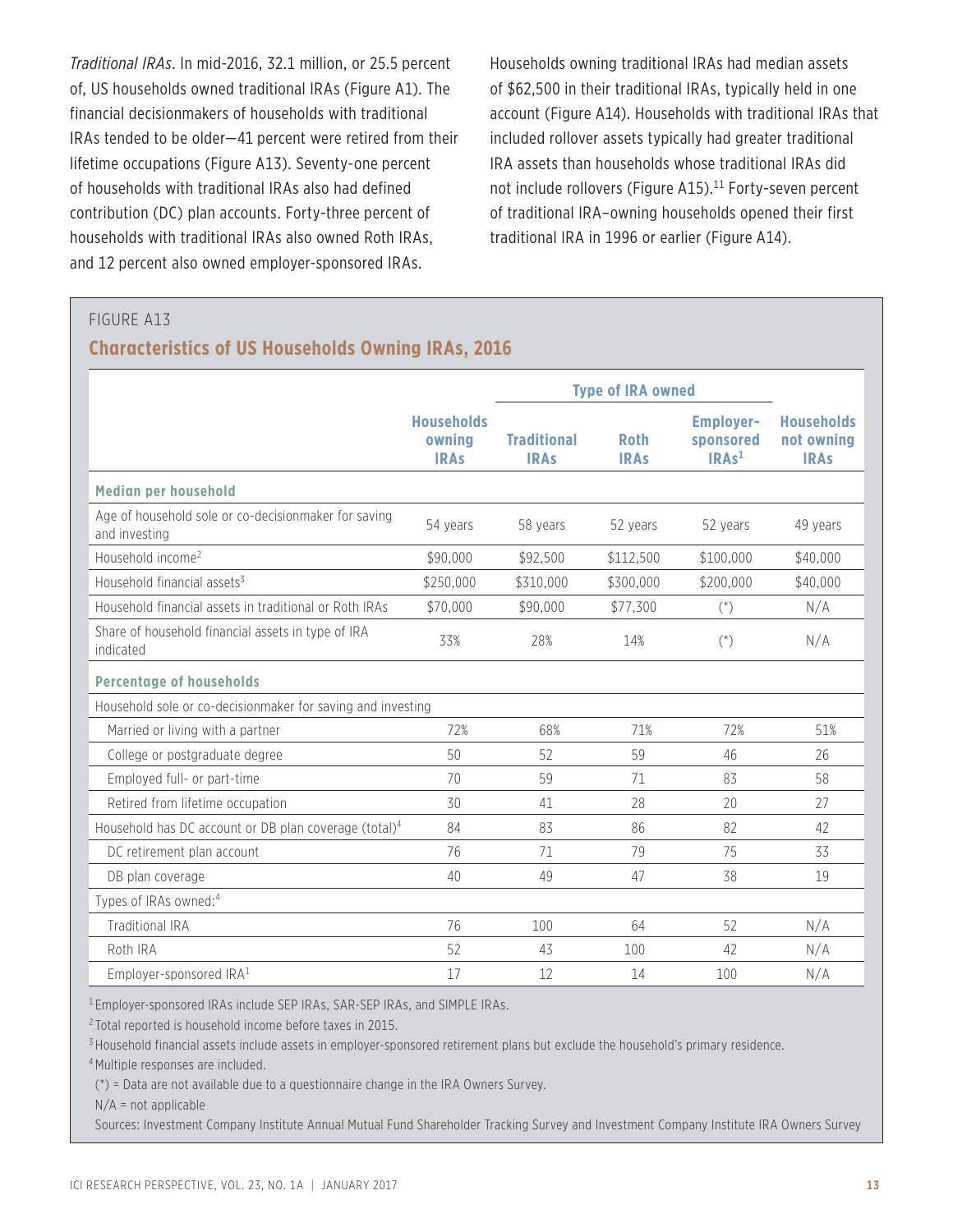Households with traditional IRAs held them through a wide array of financial institutions. In mid-2016, 77 percent of traditional IRA–owning households held traditional IRAs

through investment professionals, and 29 percent held traditional IRAs directly at mutual fund companies or discount brokers (Figure A14).

| Median per household owning traditional IRAs                                 |                |
|------------------------------------------------------------------------------|----------------|
| Amount in traditional IRAs                                                   | \$62,500       |
| Amount contributed to traditional IRAs in tax year 2015 <sup>1</sup>         | \$5,000        |
| Number of traditional IRAs owned                                             | $\mathbf{1}$   |
| Percentage of households owning traditional IRAs                             |                |
| Traditional IRA includes rollover from an employer-sponsored retirement plan | 59             |
| Contributed to a traditional IRA in tax year 2015                            | 22             |
| Deducted a traditional IRA contribution in tax year 2015 <sup>2</sup>        | 45             |
| Made a withdrawal from a traditional IRA in tax year 2015                    | 25             |
| Own traditional IRA <sup>3</sup>                                             |                |
| Respondent                                                                   | 86             |
| Spouse                                                                       | 45             |
| Dependent children                                                           | $\overline{2}$ |
| <b>Number of traditional IRAs owned</b>                                      |                |
| One                                                                          | 54             |
| Two                                                                          | 35             |
| Three or more                                                                | 11             |
| Year first traditional IRA was opened                                        |                |
| 1974 through 1981                                                            | 13             |
| 1982 through 1986                                                            | 13             |
| 1987 through 1991                                                            | 11             |
| 1992 through 1996                                                            | 10             |
| 1997 through 2001                                                            | 13             |
| 2002 through 2006                                                            | 12             |
| 2007 through 2009                                                            | $\overline{7}$ |
| 2010 through mid-2016                                                        | 21             |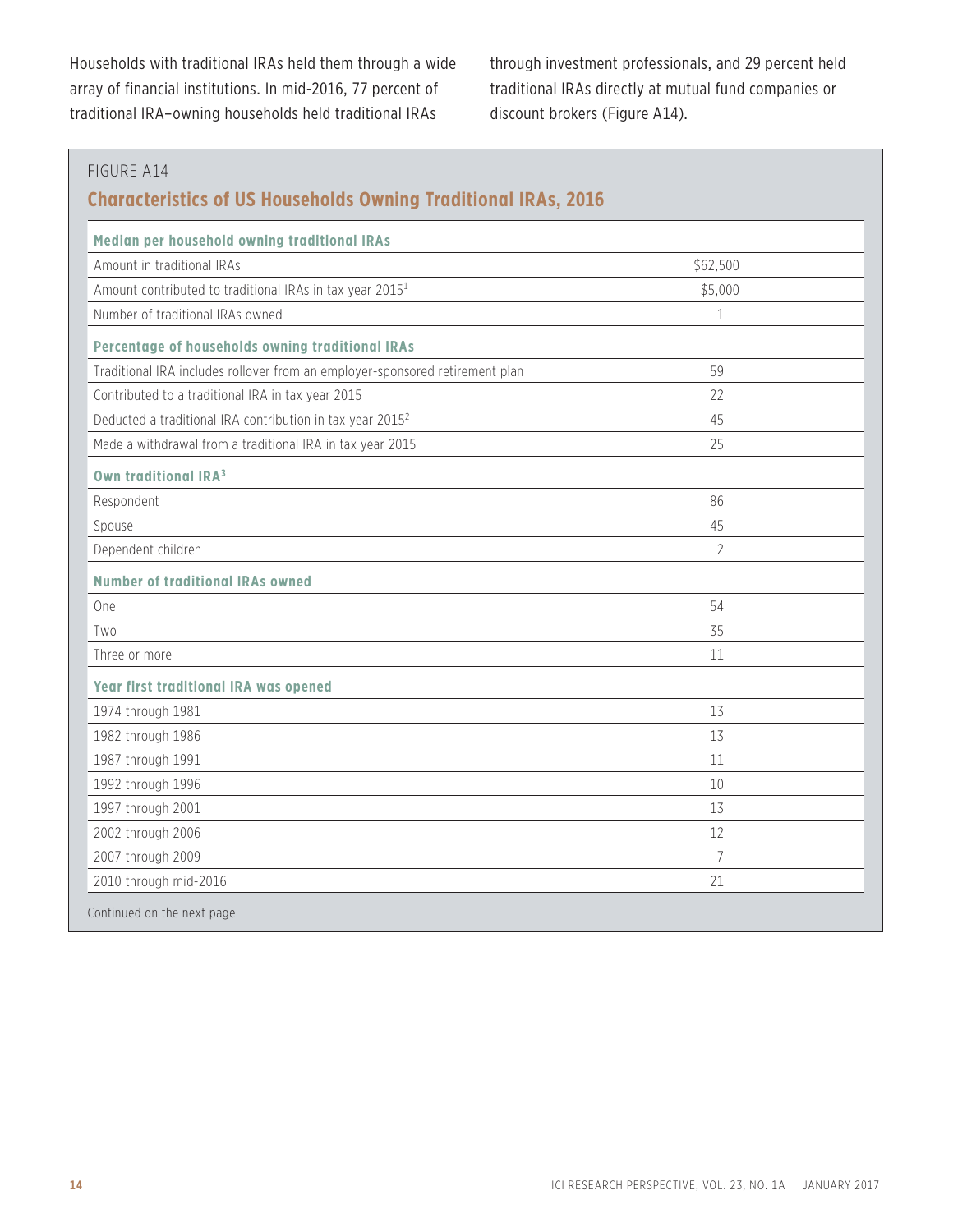| Where traditional IRAs are held <sup>3</sup>          |    |
|-------------------------------------------------------|----|
| Investment professional (total)                       | 77 |
| Full-service brokerage                                | 32 |
| Independent financial planning firm                   | 22 |
| Bank or savings institution                           | 27 |
| Insurance company                                     | 8  |
| Direct sources (total)                                | 29 |
| Mutual fund company                                   | 19 |
| Discount brokerage (total)                            | 12 |
| Discount brokerage firm with walk-in offices          |    |
| Discount brokerage firm that is only available online | 6  |

Source: Investment Company Institute IRA Owners Survey

Households with multiple traditional IRAs tended to hold them at the same type of financial services firm, although not necessarily the same firm. In mid-2016, 70 percent of households with multiple traditional IRAs held each IRA at the same type of financial services firm (Figure A16).

Ten percent of households with multiple traditional IRAs reported that some of their IRAs were at the same type of financial services firm. The remaining 20 percent indicated that each of their IRAs was at a different type of financial services firm.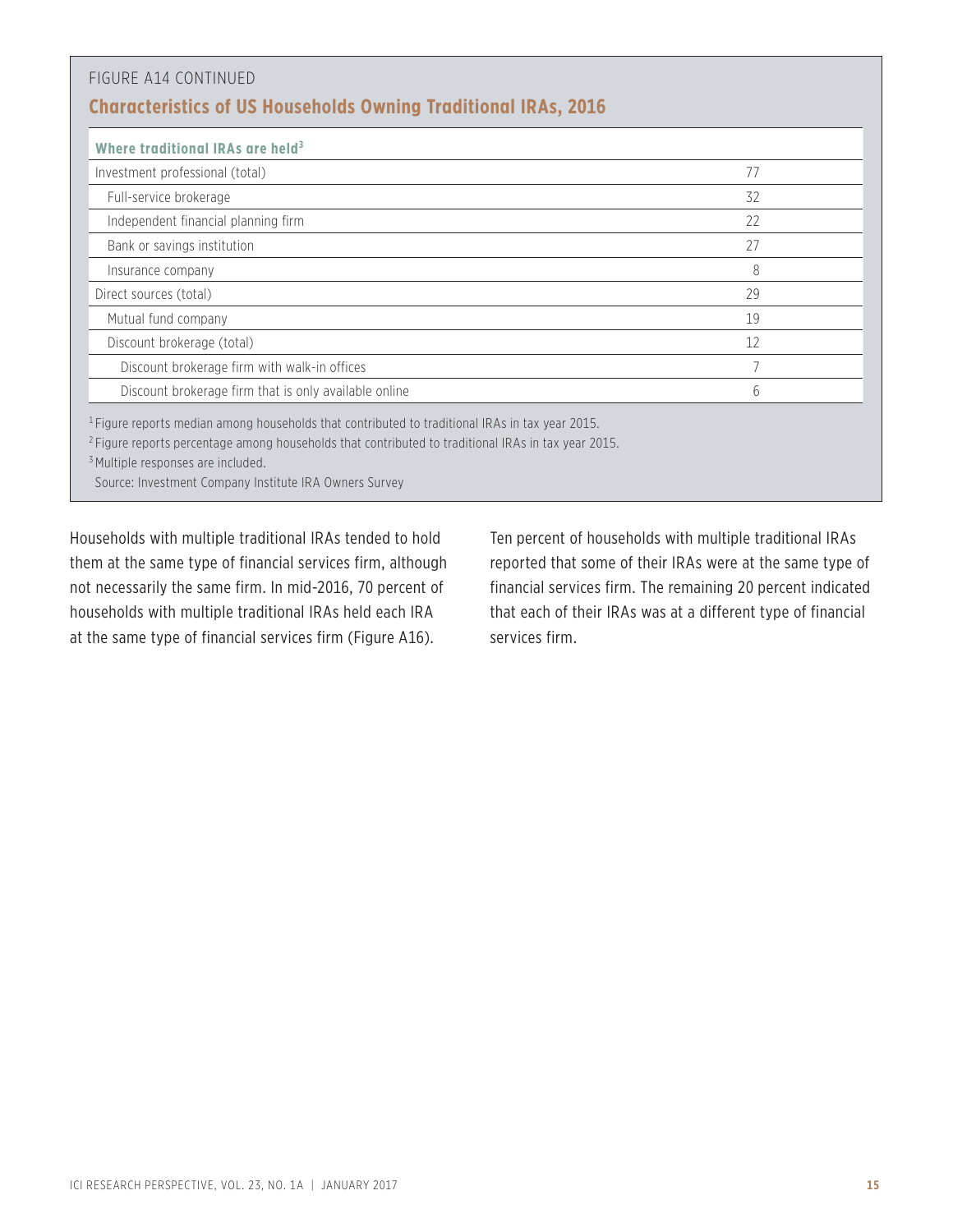## FIGURE A15

# **Characteristics of Households Owning Traditional IRAs With and Without Rollovers from Employer-Sponsored Retirement Plans, 2016**

|                                                                    | <b>Traditional IRA</b><br>includes rollover from<br>employer-sponsored<br>retirement plan <sup>1</sup> | <b>Traditional IRA does not</b><br>include rollover from<br>employer-sponsored<br>retirement plan <sup>2</sup> |
|--------------------------------------------------------------------|--------------------------------------------------------------------------------------------------------|----------------------------------------------------------------------------------------------------------------|
| Median per household                                               |                                                                                                        |                                                                                                                |
| Age of household sole or co-decisionmaker for saving and investing | 59 years                                                                                               | 56 years                                                                                                       |
| Household income <sup>3</sup>                                      | \$92,500                                                                                               | \$80,000                                                                                                       |
| Household financial assets <sup>4</sup>                            | \$400,000                                                                                              | \$260,000                                                                                                      |
| Household financial assets in traditional or Roth IRAs             | \$150,000                                                                                              | \$50,000                                                                                                       |
| Amount in traditional IRAs                                         | \$100,000                                                                                              | \$30,000                                                                                                       |
| Number of traditional IRAs owned                                   | $\overline{2}$                                                                                         | 1                                                                                                              |
| <b>Percentage of households</b>                                    |                                                                                                        |                                                                                                                |
| Household sole or co-decisionmaker for saving and investing:       |                                                                                                        |                                                                                                                |
| Married or living with a partner                                   | 72%                                                                                                    | 63%                                                                                                            |
| Widowed                                                            | 6                                                                                                      | $\mathsf{Q}$                                                                                                   |
| College or postgraduate degree                                     | 65                                                                                                     | 52                                                                                                             |
| Employed full- or part-time                                        | 59                                                                                                     | 66                                                                                                             |
| Retired from lifetime occupation                                   | 42                                                                                                     | 33                                                                                                             |
| Where traditional IRAs are held <sup>5</sup>                       |                                                                                                        |                                                                                                                |
| Investment professional (total)                                    | 77                                                                                                     | 77                                                                                                             |
| Full-service brokerage                                             | 35                                                                                                     | 28                                                                                                             |
| Independent financial planning firm                                | 24                                                                                                     | 19                                                                                                             |
| Bank or savings institution                                        | 24                                                                                                     | 32                                                                                                             |
| Insurance company                                                  | 8                                                                                                      | $\mathbf{Q}$                                                                                                   |
| Direct market (total)                                              | 31                                                                                                     | 25                                                                                                             |
| Mutual fund company                                                | 22                                                                                                     | 16                                                                                                             |
| Discount brokerage (total)                                         | 12                                                                                                     | 11                                                                                                             |
| Discount brokerage with walk-in offices                            | $\mathsf 9$                                                                                            | $\overline{4}$                                                                                                 |
| Discount brokerage firm that is only available online              | 5                                                                                                      | $\overline{7}$                                                                                                 |

<sup>1</sup> Fifty-nine percent of households owning traditional IRAs have traditional IRAs that include rollovers from employer-sponsored retirement plans.

<sup>2</sup> Forty-one percent of households owning traditional IRAs have traditional IRAs that do not include rollovers from employer-sponsored retirement plans.

<sup>3</sup> Total reported is household income before taxes in 2015.

<sup>4</sup> Household financial assets include assets in employer-sponsored retirement plans but exclude the household's primary residence.

<sup>5</sup> Multiple responses are included.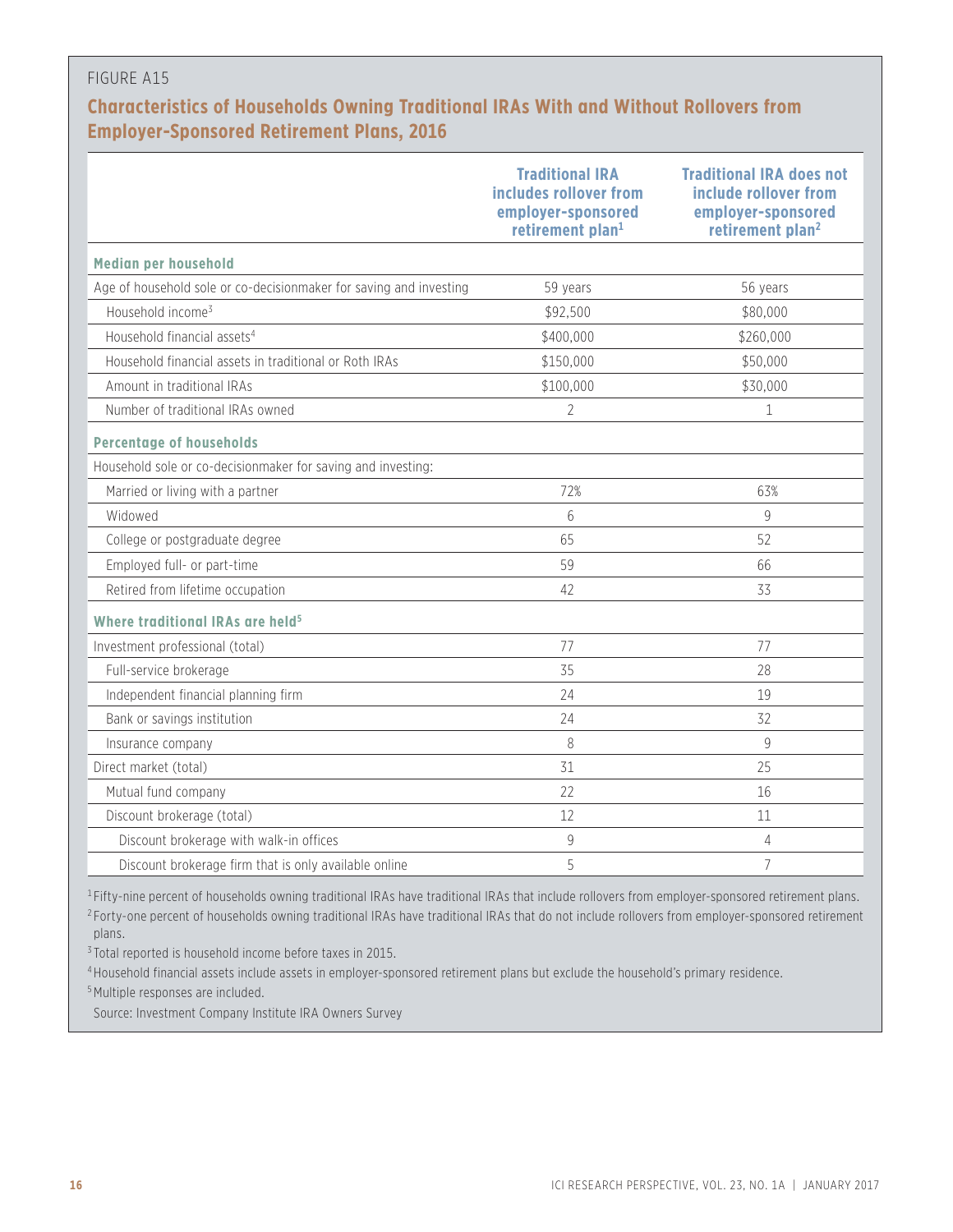

*Roth IRAs*. In mid-2016, 21.9 million, or 17.4 percent of, US households owned Roth IRAs (Figure A1). The financial decisionmakers of Roth IRA households had a median age of 52 years and were the most likely of all IRA household decisionmakers to have college or postgraduate degrees (Figure A13). Sixty-four percent of Roth IRA–owning households also owned traditional IRAs, and 79 percent had DC plan accounts.

Households owning Roth IRAs typically owned one Roth IRA, with a median balance of \$30,000 (Figure A17). Households with Roth IRAs that were funded by conversions from traditional IRAs typically had greater Roth IRA assets than households whose Roth IRAs were not funded by conversions from traditional IRAs (Figure A18).<sup>12</sup> Fifteen percent of Roth IRA–owning households initially opened their Roth IRAs in 1998, the first year they were offered and the only year in which taxes on conversions could be spread over four years (Figure A17).<sup>13</sup> Another 18 percent opened their Roth IRAs between 1999 and 2001, and the remaining 67 percent opened their first Roth IRAs in 2002 or later.<sup>14</sup> Forty percent of households owning Roth IRAs opened one as their first IRA. Roth IRA– owning households mostly held Roth IRAs at full-service brokerages, independent financial planning firms, or mutual fund companies.

# **Traditional IRA Withdrawals Mostly Were Made by Older Owners**

Households making traditional IRA withdrawals tend to be older and retired. In tax year 2015, among households that took traditional IRA withdrawals, the median age of the household decisionmaker surveyed was 72, compared with a median age of 54 among households not taking distributions (Figure A19). Eighty-three percent of households owning traditional IRAs in mid-2016 and taking withdrawals in tax year 2015 were headed by retired individuals. Typically, withdrawals from traditional IRAs were taken to fulfill required minimum distributions (RMDs). Seventy-one percent of households owning traditional IRAs in mid-2016 and making withdrawals in tax year 2015 calculated their withdrawal amount based on the RMD.15 Fourteen percent of traditional IRA–owning households taking withdrawals reported they withdrew lump sums based on needs in tax year 2015.

Households that were retired and took traditional IRA withdrawals usually did so to pay for living expenses or to reinvest or save the withdrawal amount in another account. In tax year 2015, 45 percent reported using traditional IRA withdrawals to pay for living expenses (Figure A19). Fortytwo percent of households making withdrawals in tax year 2015 reinvested or saved the withdrawal amount in another account.16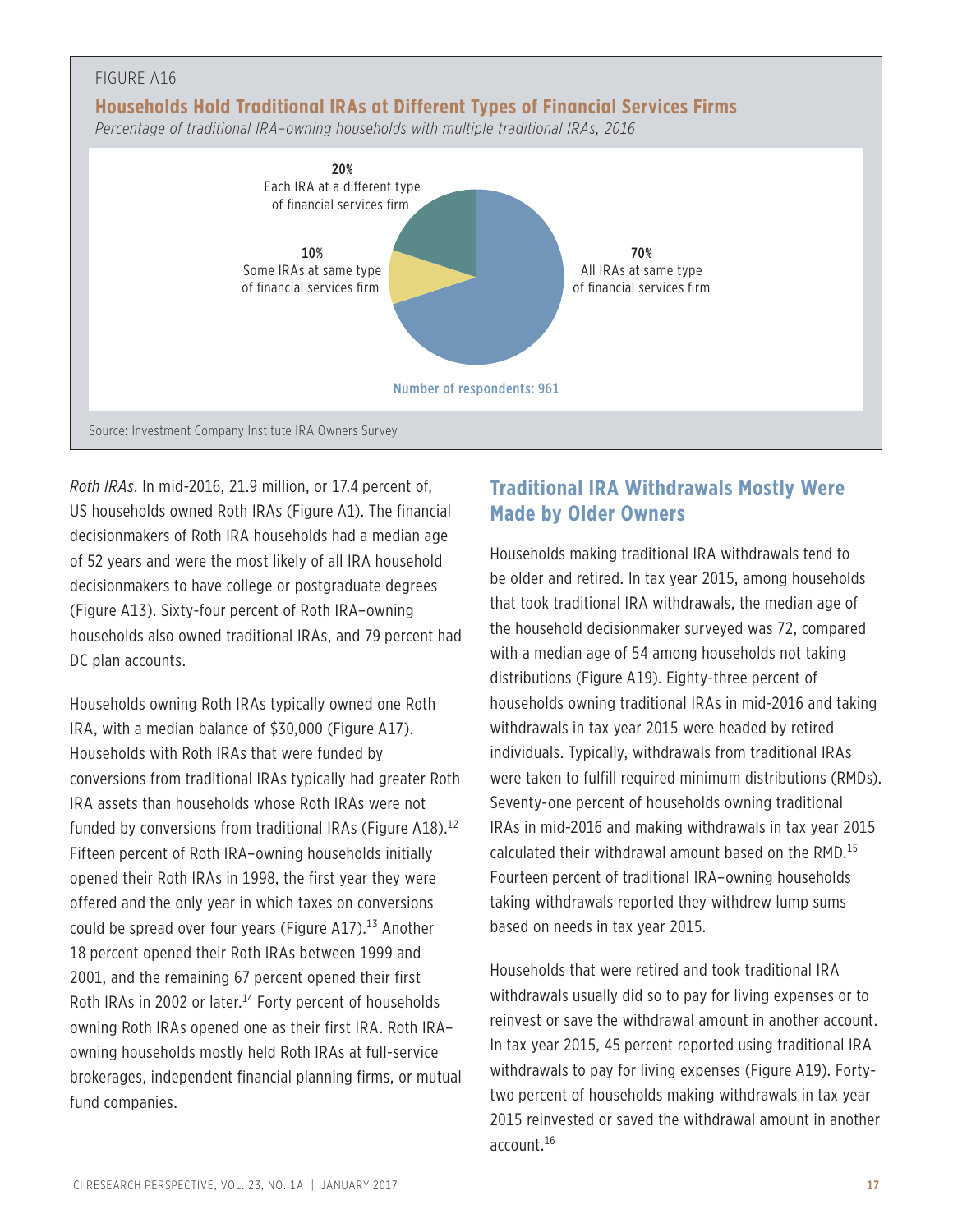| FIGURE A17                                                                          |                |
|-------------------------------------------------------------------------------------|----------------|
| <b>Characteristics of US Households Owning Roth IRAs, 2016</b>                      |                |
| Median per household owning Roth IRAs                                               |                |
| Amount in Roth IRAs                                                                 | \$30,000       |
| Amount contributed to Roth IRAs in tax year 2015 <sup>1</sup>                       | \$4,800        |
| Number of Roth IRAs owned                                                           | 1              |
| Percentage of households owning Roth IRAs                                           |                |
| Roth IRA was first IRA owned                                                        | 40             |
| Roth IRA was funded by a conversion from a traditional IRA                          | 22             |
| Contributed to a Roth IRA in tax year 2015                                          | 39             |
| Roth IRA assets include assets initially from an employer-sponsored retirement plan | 23             |
| Made a withdrawal from a Roth IRA in tax year 2015                                  | 4              |
|                                                                                     |                |
| Own Roth IRA <sup>2</sup>                                                           | 85             |
| Respondent                                                                          |                |
| Spouse                                                                              | 43             |
| Dependent children                                                                  | 2              |
| <b>Number of Roth IRAs owned</b>                                                    |                |
| <b>One</b>                                                                          | 63             |
| Two                                                                                 | 32             |
| Three or more                                                                       | 5              |
| <b>Year first Roth IRA was opened</b>                                               |                |
| 1998                                                                                | 15             |
| 1999 through 2001                                                                   | 18             |
| 2002 through 2004                                                                   | 10             |
| 2005 through 2007                                                                   | 12             |
| 2008 through 2009                                                                   | 10             |
| 2010                                                                                | $\overline{7}$ |
| 2011 through mid-2016                                                               | 28             |
| Where Roth IRAs are held <sup>2</sup>                                               |                |
| Investment professional (total)                                                     | 70             |
| Full-service brokerage                                                              | 29             |
| Independent financial planning firm                                                 | 23             |
| Bank or savings institution                                                         | 19             |
| Insurance company                                                                   | $\overline{7}$ |
| Direct sources (total)                                                              | 34             |
| Mutual fund company                                                                 | 21             |
| Discount brokerage (total)                                                          | 16             |
| Discount brokerage firm with walk-in offices                                        | 8              |
| Discount brokerage firm that is only available online                               | 9              |

<sup>2</sup> Multiple responses are included.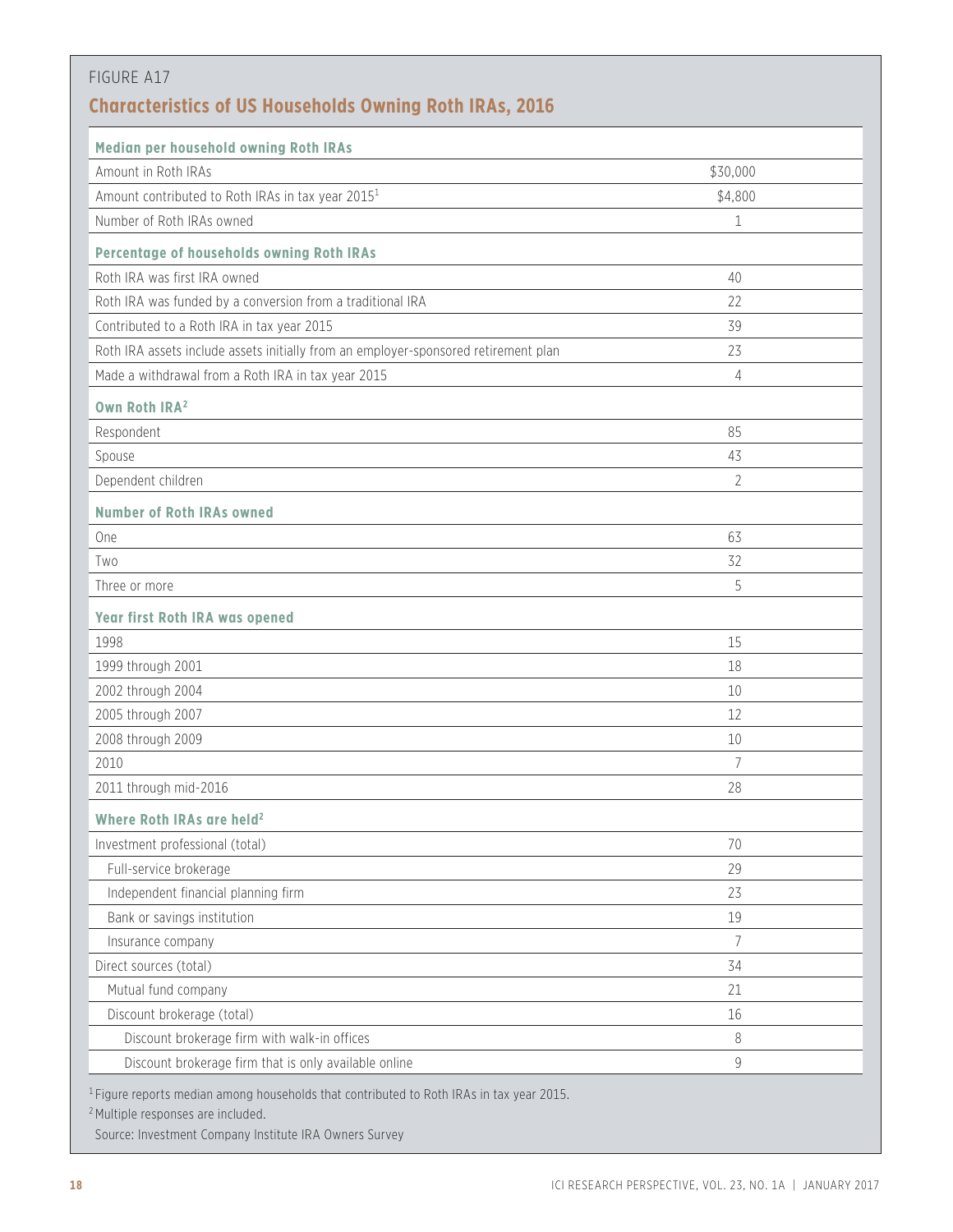# FIGURE A18 **Characteristics of Households Owning Roth IRAs by Source of Funding, 2016**

|                                                                    | <b>Roth IRA was funded</b><br>by a conversion from a<br>traditional IRA <sup>1</sup> | <b>Roth IRA was not funded</b><br>by a conversion from a<br>traditional IRA <sup>2</sup> |
|--------------------------------------------------------------------|--------------------------------------------------------------------------------------|------------------------------------------------------------------------------------------|
| Median per household                                               |                                                                                      |                                                                                          |
| Age of household sole or co-decisionmaker for saving and investing | 57 years                                                                             | 51 years                                                                                 |
| Household income <sup>3</sup>                                      | \$112,500                                                                            | \$92,500                                                                                 |
| Household financial assets <sup>4</sup>                            | \$500,000                                                                            | \$285,000                                                                                |
| Household financial assets in traditional or Roth IRAs             | \$150,000                                                                            | \$62,500                                                                                 |
| Amount in Roth IRAs                                                | \$60,000                                                                             | \$22,000                                                                                 |
| Number of Roth IRAs owned                                          | 1                                                                                    | 1                                                                                        |
| <b>Percentage of households</b>                                    |                                                                                      |                                                                                          |
| Household sole or co-decisionmaker for saving and investing:       |                                                                                      |                                                                                          |
| Married or living with a partner                                   | 72                                                                                   | 71                                                                                       |
| Widowed                                                            | 4                                                                                    | 3                                                                                        |
| College or postgraduate degree                                     | 61                                                                                   | 58                                                                                       |
| Employed full- or part-time                                        | 59                                                                                   | 75                                                                                       |
| Retired from lifetime occupation                                   | 40                                                                                   | 24                                                                                       |
| <b>Year first Roth IRA was opened</b>                              |                                                                                      |                                                                                          |
| 1998                                                               | 27                                                                                   | 12                                                                                       |
| 1999 through 2001                                                  | 23                                                                                   | 17                                                                                       |
| 2002 through 2004                                                  | 10                                                                                   | 10                                                                                       |
| 2005 through 2007                                                  | 12                                                                                   | 13                                                                                       |
| 2008 through 2009                                                  | 5                                                                                    | 11                                                                                       |
| 2010                                                               | 5                                                                                    | 7                                                                                        |
| 2011 through mid-2016                                              | 18                                                                                   | 30                                                                                       |

<sup>1</sup> Twenty-two percent of households owning Roth IRAs have Roth IRAs funded by conversions from traditional IRAs.

<sup>2</sup> Seventy-eight percent of households owning Roth IRAs have Roth IRAs that are not funded by conversions from traditional IRAs.

<sup>3</sup> Total reported is household income before taxes in 2015.

<sup>4</sup> Household financial assets include assets in employer-sponsored retirement plans but exclude the household's primary residence. Source: Investment Company Institute IRA Owners Survey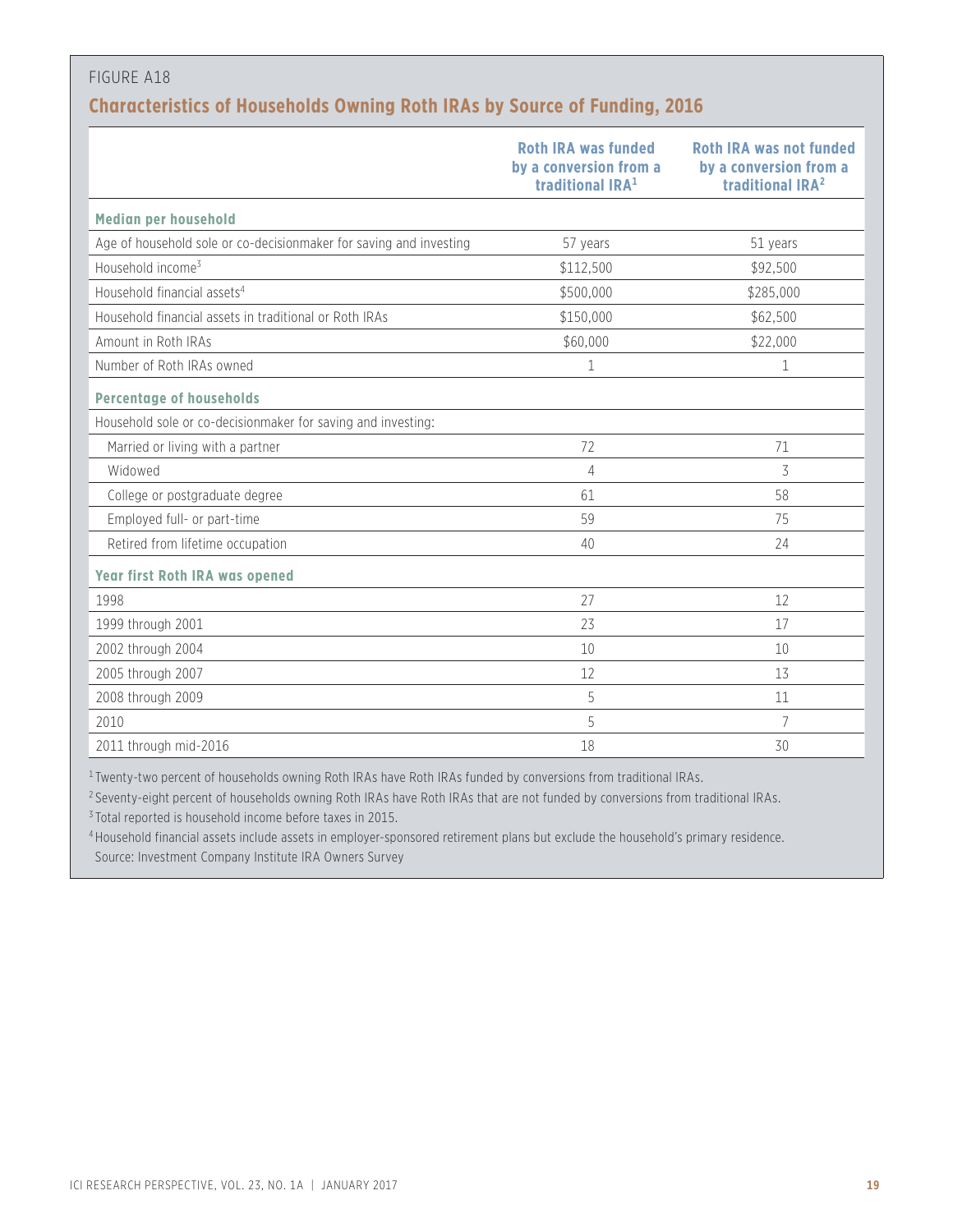#### FIGURE A19

# **Most Traditional IRA Withdrawals Are Made to Meet Required Minimum Distributions**

*Characteristics of US households owning traditional IRAs in 2016 by withdrawal status in tax year 2015*

|                                                                     | <b>Made a withdrawal</b><br>from a traditional IRA<br>in tax year 2015 <sup>1</sup> | Did not make a withdrawal<br>from a traditional IRA<br>in tax year 2015 <sup>2</sup> |
|---------------------------------------------------------------------|-------------------------------------------------------------------------------------|--------------------------------------------------------------------------------------|
| Median per household                                                |                                                                                     |                                                                                      |
| Age of household sole or co-decisionmaker for saving and investing  | 72 years                                                                            | 54 years                                                                             |
| Household income <sup>3</sup>                                       | \$67,500                                                                            | \$112,500                                                                            |
| Household financial assets <sup>4</sup>                             | \$425,000                                                                           | \$300,000                                                                            |
| Household financial assets in all types of IRAs                     | \$175,000                                                                           | \$80,000                                                                             |
| <b>Percentage of households</b>                                     |                                                                                     |                                                                                      |
| Household sole or co-decisionmaker for saving and investing:        |                                                                                     |                                                                                      |
| Married or living with a partner                                    | 67%                                                                                 | 69%                                                                                  |
| Widowed                                                             | 16                                                                                  | $\overline{4}$                                                                       |
| College or postgraduate degree                                      | 42                                                                                  | 55                                                                                   |
| Employed full- or part-time                                         | 21                                                                                  | 72                                                                                   |
| Retired from lifetime occupation                                    | 83                                                                                  | 27                                                                                   |
| How withdrawal was determined                                       |                                                                                     |                                                                                      |
| Withdraw to meet the IRS's required minimum distribution (RMD)      | 71                                                                                  | N/A                                                                                  |
| Withdraw a lump sum based on needs                                  | 14                                                                                  | N/A                                                                                  |
| Withdraw a regular dollar amount                                    | 10                                                                                  | N/A                                                                                  |
| Withdraw a fixed percentage of the account balance                  | $\mathbf 1$                                                                         | N/A                                                                                  |
| Withdraw an amount based on life expectancy                         | $\overline{2}$                                                                      | N/A                                                                                  |
| Some other way                                                      | $\overline{2}$                                                                      | N/A                                                                                  |
| Purpose of traditional IRA withdrawal in retirement <sup>5, 6</sup> |                                                                                     |                                                                                      |
| Took withdrawals to pay for living expenses                         | 45                                                                                  | N/A                                                                                  |
| Spent it on a car, boat, or big-ticket item other than a home       | 6                                                                                   | N/A                                                                                  |
| Spent it on a healthcare expense                                    | 9                                                                                   | N/A                                                                                  |
| Used it for an emergency                                            | 6                                                                                   | N/A                                                                                  |
| Used it for home purchase, repair, or remodeling                    | 16                                                                                  | N/A                                                                                  |
| Reinvested or saved it in another account                           | 42                                                                                  | N/A                                                                                  |
| Paid for education                                                  | $\mathbf 1$                                                                         | N/A                                                                                  |
| Some other purpose                                                  | 10                                                                                  | N/A                                                                                  |

<sup>1</sup> Twenty-five percent of households owning traditional IRAs withdrew money from them in tax year 2015.

<sup>2</sup> Seventy-five percent of households owning traditional IRAs did not withdraw money from them in tax year 2015.

<sup>3</sup> Total reported is household income before taxes in tax year 2015.

<sup>4</sup> Household financial assets include assets in employer-sponsored retirement plans but exclude the household's primary residence.

<sup>5</sup> Figure reported for traditional IRA–owning households that took a withdrawal and in which either the head of household or spouse is retired.

<sup>6</sup> Multiple responses are included.

 $N/A$  = not applicable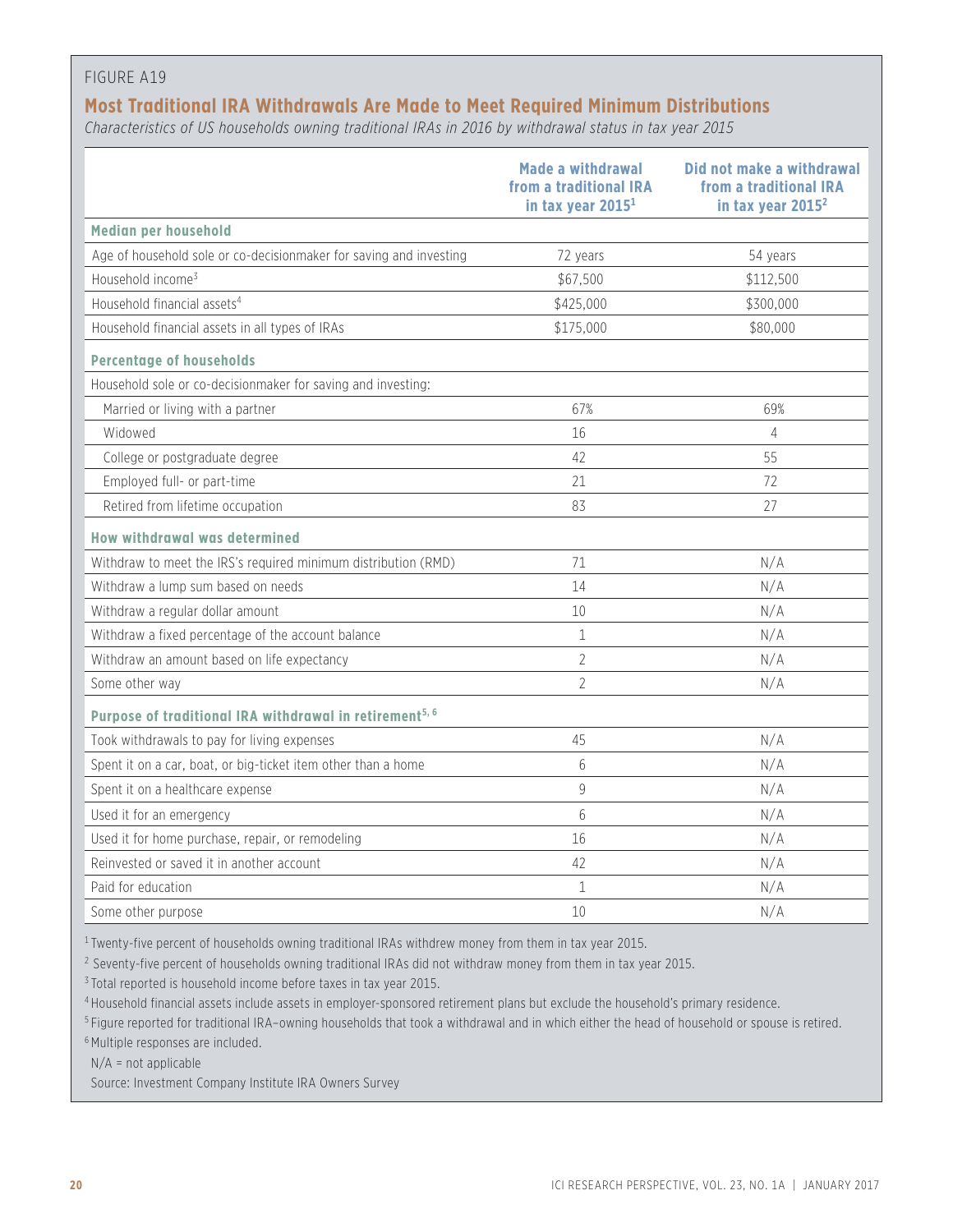# **Notes**

 $^{\rm 1}$  Data in this appendix on the number and percentage of households owning IRAs are based on ICI's Annual Mutual Fund Shareholder Tracking Survey conducted from May to July 2016. This survey was based on a dual frame random digit dial (RDD) telephone sample and included 5,500 randomly selected, representative US households. The standard error for the total sample is  $\pm$  1.3 percentage points at the 95 percent confidence level. For further discussion and additional results from this survey, see Holden, Schrass, and Bogdan 2016. The demographic and financial characteristics of IRA owners are derived from a separate IRA Owners Survey of 3,205 representative US households owning traditional IRAs and Roth IRAs. The 2016 IRA Owners Survey was conducted using the KnowledgePanel®, a probability-based online panel designed to be representative of the US population. The standard error for the total sample is  $\pm$  1.7 percentage points at the 95 percent confidence level. IRA ownership does not include ownership of employer-sponsored IRAs (SEP IRAs, SAR-SEP IRAs, and SIMPLE IRAs) or Coverdell Education Savings Accounts (formerly called education IRAs).

The incidence of IRA ownership is calculated from the ICI Annual Mutual Fund Shareholder Tracking Survey, which collects information on retirement and other investment account ownership among US households headed by individuals aged 18 or older. Starting in 2013, the order of the account type choices in the question regarding ownership of retirement and other savings accounts was changed. This change was made to avoid confusion between individual accounts in 401(k) and other employer-sponsored DC plan accounts versus IRAs. Beginning in 2013, respondents were asked if they own a 401(k) and other employer-sponsored DC retirement plans, then if they own a traditional IRA or a Roth IRA, then if they own an employer-sponsored IRA, and finally, if they own a 529 plan or Coverdell Education Savings Account (ESA). In prior years, respondents were asked first if they own a traditional IRA or Roth IRA, then if they own a Coverdell ESA, then if they own an employer-sponsored IRA, and finally, if they own a 401(k) or other employer-sponsored plan account (529 plan ownership was a separate question). In 2014, 2015, and 2016, the incidence of IRA ownership is lower than in previous years, possibly due to the reordering of questions regarding retirement and other savings accounts in the questionnaire (introduced in 2013), as well as a sampling and weighting methodology change introduced in 2014. See Figure A1 in this appendix for the complete time series on IRA incidence. See Holden, Schrass, and Bogdan 2016 for details on the changes to the ICI Annual Mutual Fund Shareholder Tracking Survey.

- $2$  For the rules governing IRAs, see Internal Revenue Service 2016a and 2016b. For a brief history of IRAs and a discussion of the various features of the different types of IRAs, see Holden et al. 2005. For definitions of key terms related to IRAs and retirement saving, see pages 33–34 of Holden and Schrass 2017.
- $3$  See note 1 for a discussion of the changes in IRA incidence in ICI's surveys. The ICI Annual Mutual Fund Shareholder Tracking Survey results in higher incidence of IRA ownership than the Federal Reserve Board's Survey of Consumer Finances. For example, ICI tabulations of the 2013 Survey of Consumer Finances indicate that 22.2 percent of US households owned traditional IRAs and 10.5 percent of US households owned Roth IRAs. The ICI Annual Mutual Fund Shareholder Tracking Survey finds that 29.4 percent of US households in 2013, 25.3 percent in 2014, 24.4 percent in 2015, and 25.5 percent in 2016 owned traditional IRAs; in addition, 15.6 percent of US households in 2013, 15.6 percent in 2014, 16.3 percent in 2015, and 17.4 percent in 2016 owned Roth IRAs (see Figure A1 in this appendix). For a description of the Survey of Consumer Finances, see Bricker et al. 2014.
- See Holden et al. 2005 for a discussion of the history of IRAs. For a discussion of the evolving role of IRAs in US retirement planning, see Sabelhaus and Schrass 2009. For analysis of traditional IRA investors' activities during and in the wake of the financial crisis, see Holden and Bass 2016. For analysis of Roth IRA investors' activities during and in the wake of the financial crisis, see Holden and Schrass 2016.
- <sup>5</sup> For a discussion of age and cohort effects on traditional IRA ownership, see Sabelhaus and Schrass 2009.
- $6$  In mid-2016, 24 percent of all IRA assets were held by households headed by members of the Silent and GI Generations. Households headed by members of Generation X held 12 percent of IRA assets and households headed by members of the Millennial Generation held 6 percent of all IRA assets. Survey participants must be 18 or older and be the most knowledgeable about the household's savings and investments; so although people born between 1981 and 2004 are members of the Millennial Generation, only those born between 1981 and 1998 are included in this survey.
- 7 Before 2006, Roth IRAs could not directly accept rollovers from employer-sponsored retirement plans. Starting in 2006, Roth accounts in 401(k) and 403(b) plans could be rolled over to Roth IRAs. The Pension Protection Act of 2006 allows direct rollovers of non-Roth amounts in qualified employersponsored retirement plans to Roth IRAs starting in 2008. For a complete discussion of the specific rules, see Internal Revenue Service 2016a. Twenty-three percent of Roth IRA– owning households in mid-2016 reported that their Roth IRAs contained assets that were initially in an employer-sponsored retirement plan (see Figure A17).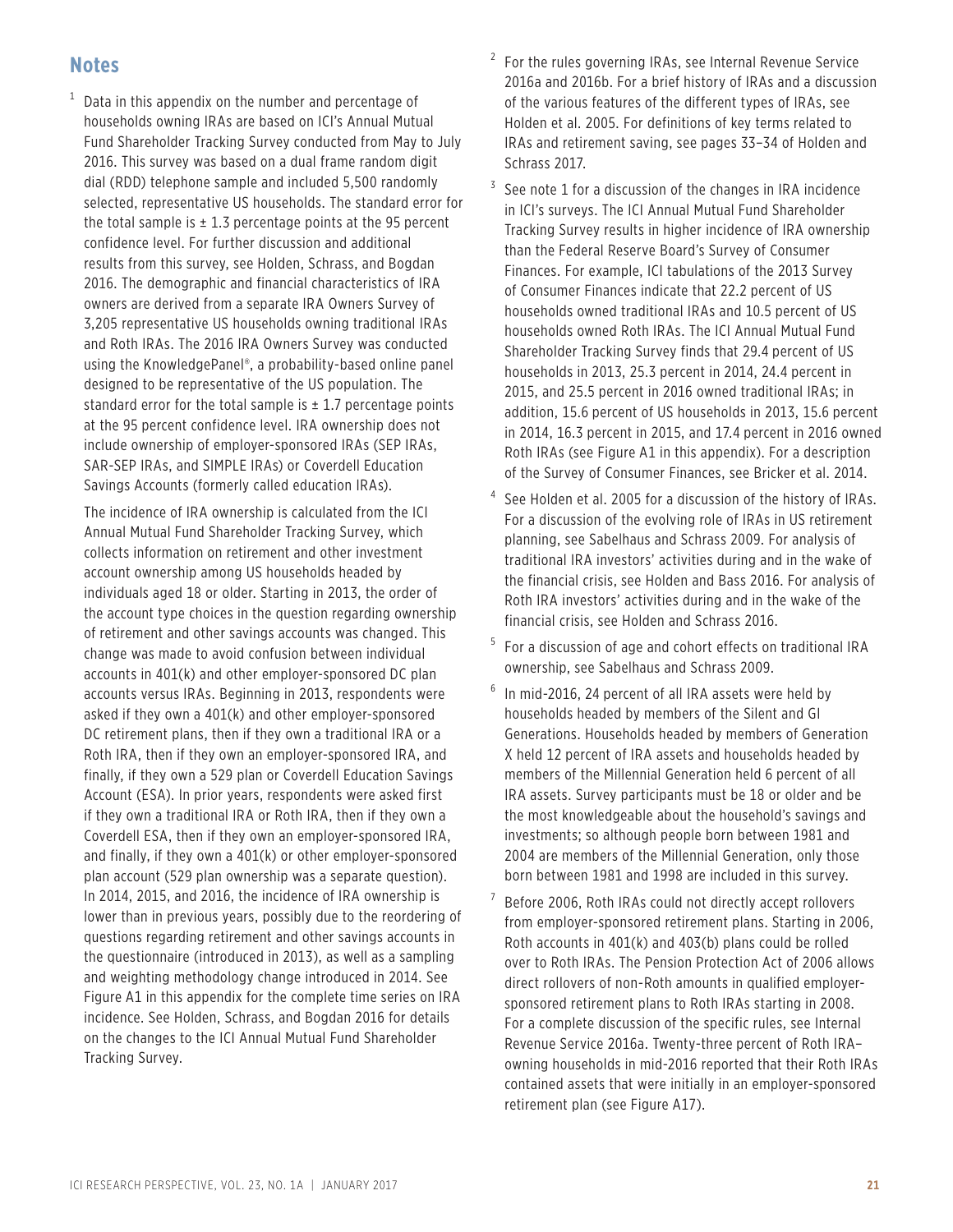- In aggregate, 48 percent of the \$7.5 trillion in IRAs at the end of the second quarter of 2016 was invested in mutual funds (see Investment Company Institute 2016). For more information on the asset allocation of individual traditional IRA investors, see Holden and Bass 2011 and Holden and Bass 2016. For more information on the asset allocation of individual Roth IRA investors, see Holden and Schrass 2016.
- $9$  See discussion and Figures 19 and 20 in Holden and Schrass 2017.
- <sup>10</sup> See Holden et al. 2005 for a discussion of the relationship between demographic characteristics and the propensity to save. For how saving goals vary over the life cycle and with income, see Brady, Burham, and Holden 2012. For additional discussion, see also Brady and Bogdan 2014 and Sabelhaus, Bogdan, and Schrass 2008.
- <sup>11</sup> Analysis of 10.1 million traditional IRA investors aged 25 or older in 2014 finds that recent rollovers provide a significant boost to traditional IRA balances. See Holden and Bass 2016.
- <sup>12</sup> Analysis of 5.4 million Roth IRA investors aged 18 or older in 2014 finds that recent conversions provide a significant boost to Roth IRA balances. See Holden and Schrass 2016.
- $13$  For data on aggregate Roth IRA assets, contributions, and conversions, see Investment Company Institute 2016. For reference on rules governing IRAs, see Internal Revenue Service 2016a and 2016b.
- <sup>14</sup> In 2010, taxpayers who made conversions to Roth IRAs had the option of paying the taxes over two years (2011 and 2012). For additional detail, see Internal Revenue Service 2010.
- <sup>15</sup> This is slightly higher than the 61 percent in tax year 2014 and 65 percent in tax year 2013 (see Figure 24 in Holden and Schrass 2017). In 2009, with the temporary suspension of RMDs, 48 percent of traditional IRA–owning households with withdrawals took the RMD amount (see Figure 24 in Holden and Schrass 2017). In addition, withdrawal activity was lower in tax year 2009 (see Figure 21 in Holden and Schrass 2017).
- <sup>16</sup> Among the 42 percent of households that reported reinvesting or saving the amount of the traditional IRA withdrawal into another account (Figure A19), 92 percent reported withdrawing the amount based on the RMD.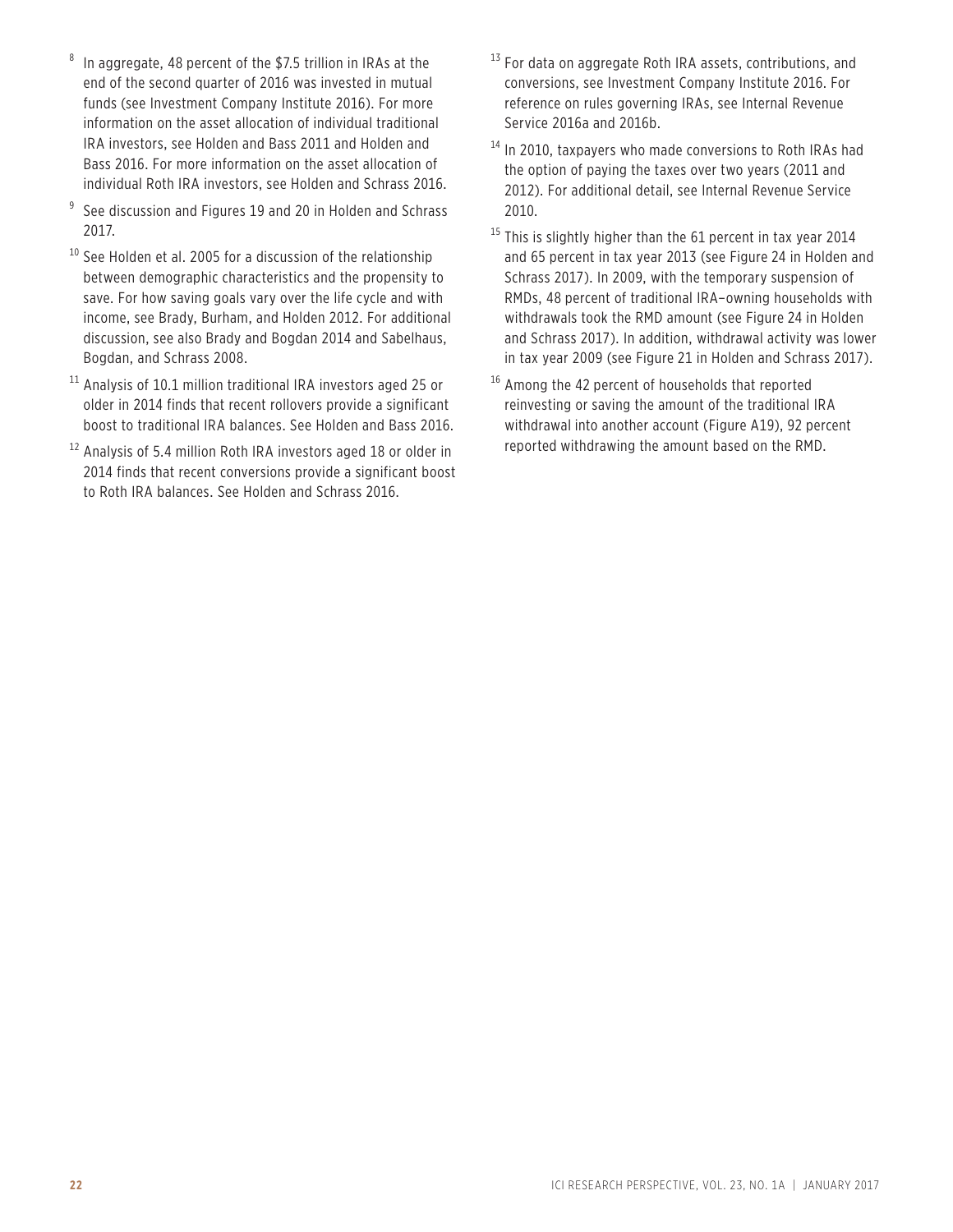# **References**

Brady, Peter, and Michael Bogdan. 2014. "Who Gets Retirement Plans and Why, 2013." *ICI Research Perspective* 20, no. 6 (October). Available at [www.ici.org/pdf](http://www.ici.org/pdf/per20-06.pdf)/ [per20-06.pdf](http://per20-06.pdf).

Brady, Peter, Kimberly Burham, and Sarah Holden. 2012. *The Success of the US Retirement System* (December). Washington, DC: Investment Company Institute. Available at [www.ici.org/pdf/ppr\\_12\\_success\\_retirement.pdf.](http://www.ici.org/pdf/ppr_12_success_retirement.pdf)

Bricker, Jesse, Lisa J. Dettling, Alice Henriques, Joanne W. Hsu, Kevin B. Moore, John Sabelhaus, Jeffrey Thompson, and Richard A. Windle. 2014. "Changes in US Family Finances from 2010 to 2013: Evidence from the Survey of Consumer Finances." *Federal Reserve Bulletin* 100, no. 4 (September): A1–A41. Available at [www.federalreserve.gov/](http://www.federalreserve.gov/pubs/ bulletin/2014/pdf/scf14.pdf) [pubs](http://www.federalreserve.gov/pubs/ bulletin/2014/pdf/scf14.pdf)/bulletin/2014/pdf[/scf14.pdf](http://scf14.pdf).

Holden, Sarah, and Steven Bass. 2011. "The IRA Investor Profile: Traditional IRA Investors' Asset Allocation, 2007 and 2008." *ICI Research Report* (September). Available at [www.ici.org/pdf/rpt\\_11\\_ira\\_asset.pdf.](http://www.ici.org/pdf/rpt_11_ira_asset.pdf)

Holden, Sarah, and Steven Bass. 2016. "The IRA Investor Profile: Traditional IRA Investors' Activity, 2007–2014." *ICI Research Report* (August). Available at [www.ici.org/pdf/](http://www.ici.org/pdf/rpt_16_ira_traditional.pdf) rpt 16 ira traditional.pdf.

Holden, Sarah, Kathy Ireland, Vicky Leonard-Chambers, and Michael Bogdan. 2005. "The Individual Retirement Account at Age 30: A Retrospective." *Investment Company Institute Perspective* 11, no. 1 (February). Available at [www.ici.org/](http://www.ici.org/ pdf/per11-01.pdf) pdf[/per11-01.pdf](http://per11-01.pdf).

Holden, Sarah, and Daniel Schrass. 2016. "The IRA Investor Profile: Roth IRA Investors' Activity, 2007–2014." *ICI Research Report* (August). Available at [www.ici.org/pdf/](http://www.ici.org/pdf/rpt_16_ira_roth.pdf) [rpt\\_16\\_ira\\_roth.pdf.](http://www.ici.org/pdf/rpt_16_ira_roth.pdf)

Holden, Sarah, and Daniel Schrass. 2017. "The Role of IRAs in US Households' Saving for Retirement, 2016." *ICI Research Perspective* 23, no. 1 (January). Available at [www.ici.org/pdf/per23-01.pdf](http://www.ici.org/pdf/per23-01.pdf).

Holden, Sarah, Daniel Schrass, and Michael Bogdan. 2016. "Ownership of Mutual Funds, Shareholder Sentiment, and Use of the Internet, 2016." *ICI Research Perspective* 22, no. 6 (October). Available at [www.ici.org/pdf/per22-06.pdf](http://www.ici.org/pdf/per22-06.pdf).

Internal Revenue Service. 2010. *Publication 590, Individual Retirement Arrangements (IRAs): For Use in Preparing 2009 Returns*. Available at [www.irs.gov/pub/irs-](http://www.irs.gov/pub/irs-prior/p590--2010.pdf)prior[/p590--](http://p590--2010.pdf) [2010.pdf](http://p590--2010.pdf).

Internal Revenue Service. 2016a. *Publication 590-A, Contributions to Individual Retirement Arrangements (IRAs) for Use in Preparing 2016 Returns*. Available at [www.irs.gov/pub/irs-pdf/p590a.pdf.](http://www.irs.gov/pub/irs-pdf/p590a.pdf)

Internal Revenue Service. 2016b. *Publication 590-B, Distributions from Individual Retirement Arrangements (IRAs) for Use in Preparing 2016 Returns*. Available at [www.irs.gov/pub/irs-pdf/p590b.pdf](http://www.irs.gov/pub/irs-pdf/p590b.pdf).

Investment Company Institute. 2016. "The US Retirement Market, Third Quarter 2016" (December). Available at [www.ici.org/info/ret\\_16\\_q3\\_data.xls](http://www.ici.org/info/ret_16_q3_data.xls).

Sabelhaus, John, Michael Bogdan, and Daniel Schrass. 2008. *Equity and Bond Ownership in America*, *2008*. Washington, DC: Investment Company Institute and New York: Securities Industry and Financial Markets Association. Available at [www.ici.org/pdf/rpt\\_08\\_equity\\_owners.pdf](http://www.ici.org/pdf/rpt_08_equity_owners.pdf).

Sabelhaus, John, and Daniel Schrass. 2009. "The Evolving Role of IRAs in US Retirement Planning." *Investment Company Institute Perspective* 15, no. 3 (November). Available at [www.ici.org/pdf/per15-03.pdf.](http://www.ici.org/pdf/per15-03.pdf)

US Census Bureau. 2016. "Income, Poverty, and Health Insurance Coverage in the United States: 2015." *Current Population Reports*, P60-256 (September). Washington, DC: US Government Printing Office. Available at [www.census.gov/content/dam/Census/library/](http://www.census.gov/content/dam/Census/library/publications/2016/demo/p60-256.pdf) [publications/2016/demo/p60-256.pdf.](http://www.census.gov/content/dam/Census/library/publications/2016/demo/p60-256.pdf)